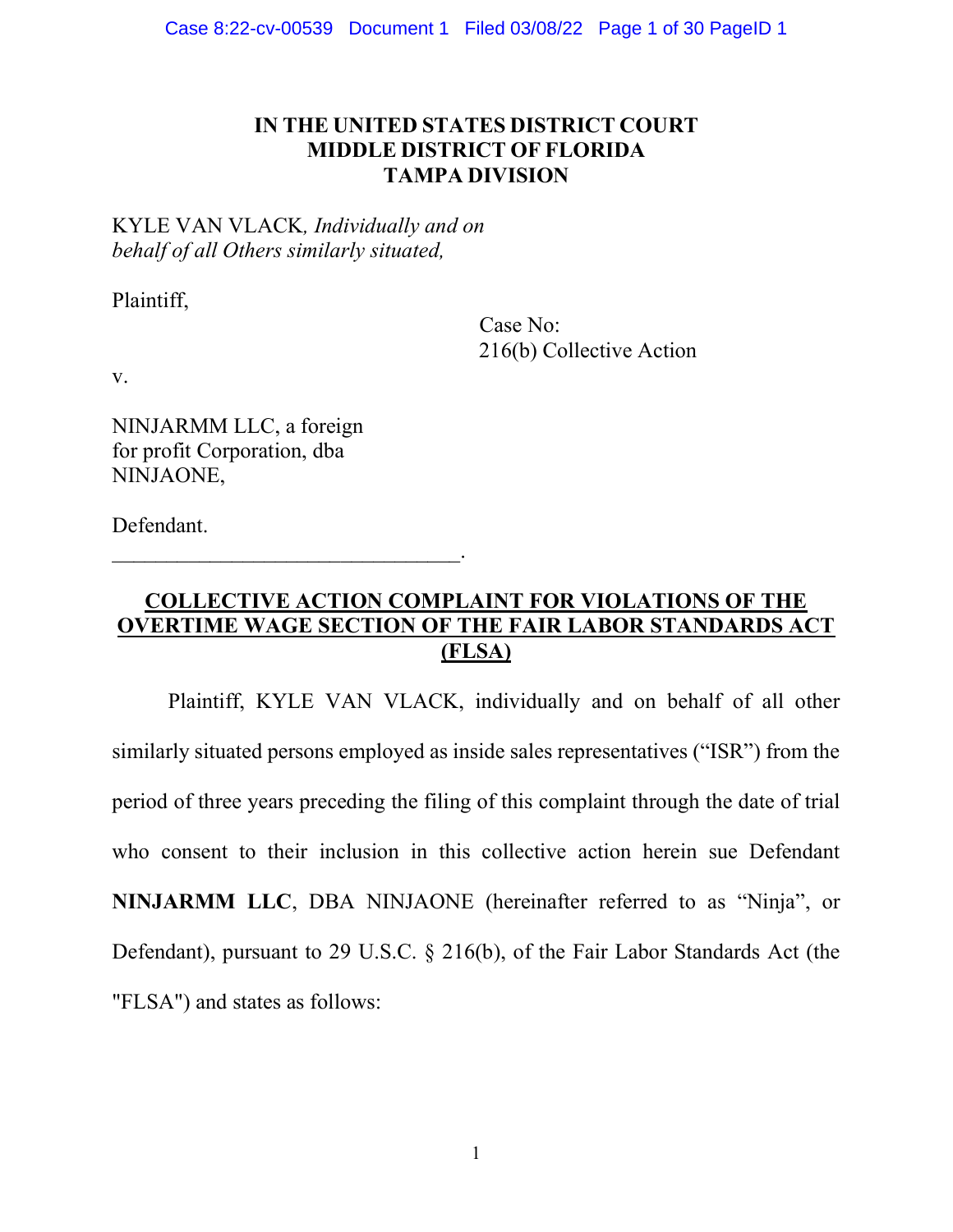## RECITATION OF FACTS

1. Plaintiff Van Vlack and the class of similarly situated current and former insides sales employees (ISR) all worked for Defendant under job titles including: Sales Development Representative (SDR), Account Manager or Account Executive and other various job titles used to describe persons who performed substantially the same requirements of an inside sales representative ("ISR"), and all worked at Defendant's physical offices, or after the Covid Pandemic, worked remotely and their work was directed from Defendant's multiple offices located in Clearwater, Florida, Austin Texas and San Francisco, California.

2. The ISR's primary function was to use telecommunications such as telephones, email and technology to solicit businesses to purchase Ninja's IT tool and software on a subscription basis (SAAS).

3. In addition, Ninja employed numerous ISR in the role of business development employees, titled as Sales Development Representatives (SDR) whose job it was to primarily develop warm business leads by soliciting businesses to attend computer demonstration appointments with Account Executives who then would attempt to negotiate and close sales or deals with them.

4. Plaintiff Van Vlack, and the putative class of similarly situated employees were not compensated for all hours worked over 40 in each and every work week and were unlawfully and intentionally misclassified as salaried exempt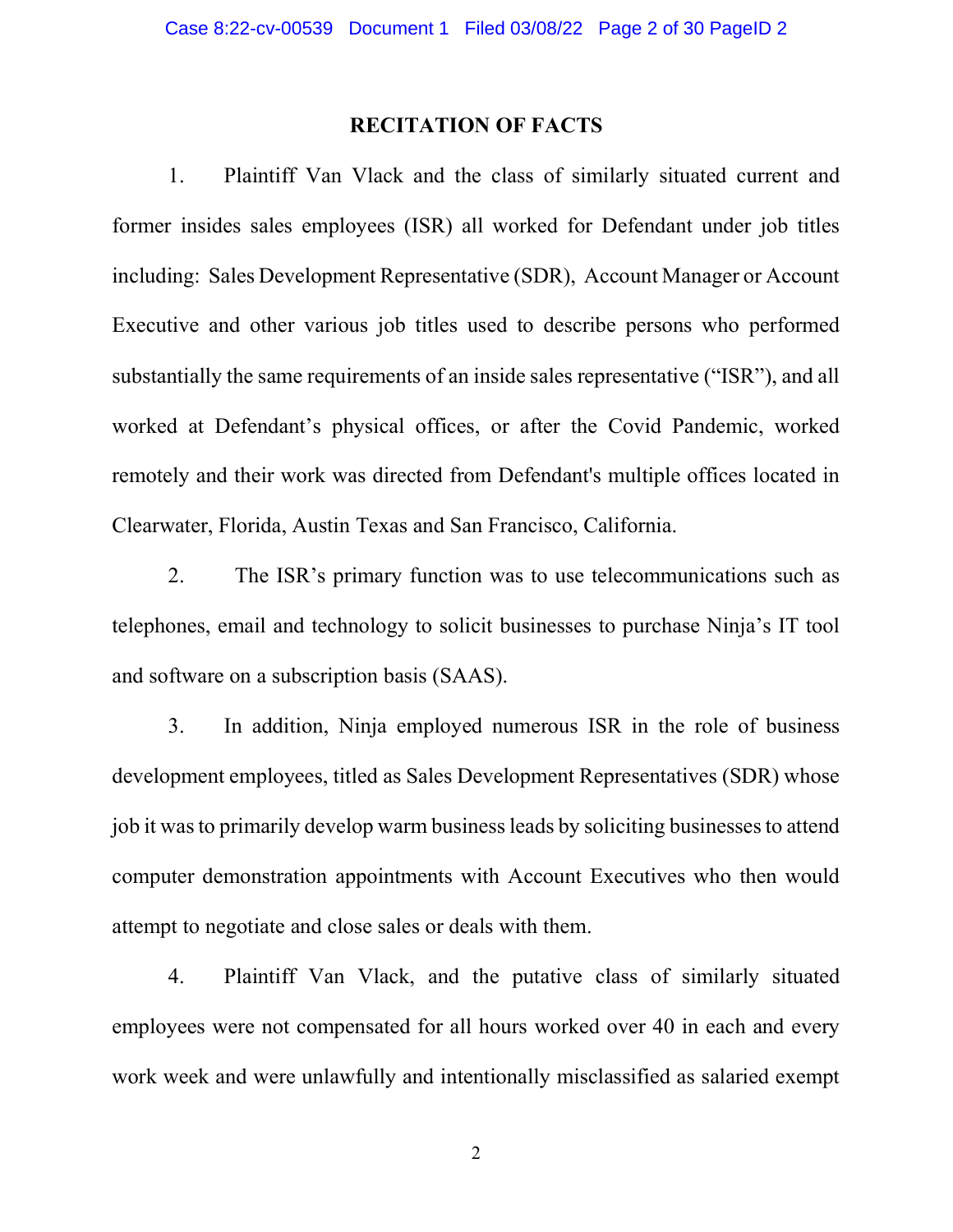employees.

5. Defendant Ninja has improperly and willfully withheld and refused to pay Plaintiff and all ISRs overtime wages and premiums for overtime hours worked in violation of the nation's federal wage law, the FLSA. Defendant's employment and payroll records will demonstrably show that Plaintiff, and all ISRs were classified as salaried exempt employees with blatant and shocking disregard for the FLSA's overtime wage requirements for employers and corporations such as Defendant.

6. At minimum, Defendant acted with reckless disregard for its obligations to pay ISR overtime premiums for all hours worked, but worse, willfully stole the hard earned and owed wages of many hundreds of its employees in the name of profits and minimizing labor costs.

7. Ninja also concurrently and simultaneously willfully failed to accurately track and record ISRs work hours as mandated pursuant to federal regulation 29 C.F.R. § 516.

8. Defendant knows that ISR fail the short test for the executive exemption since they do not supervise two or more full time employees, and their primary job duties are non-exempt sales duties and not management of the business or enterprise nor any department of Defendant.

9. Defendant knew or should have known that ISRs do not meet the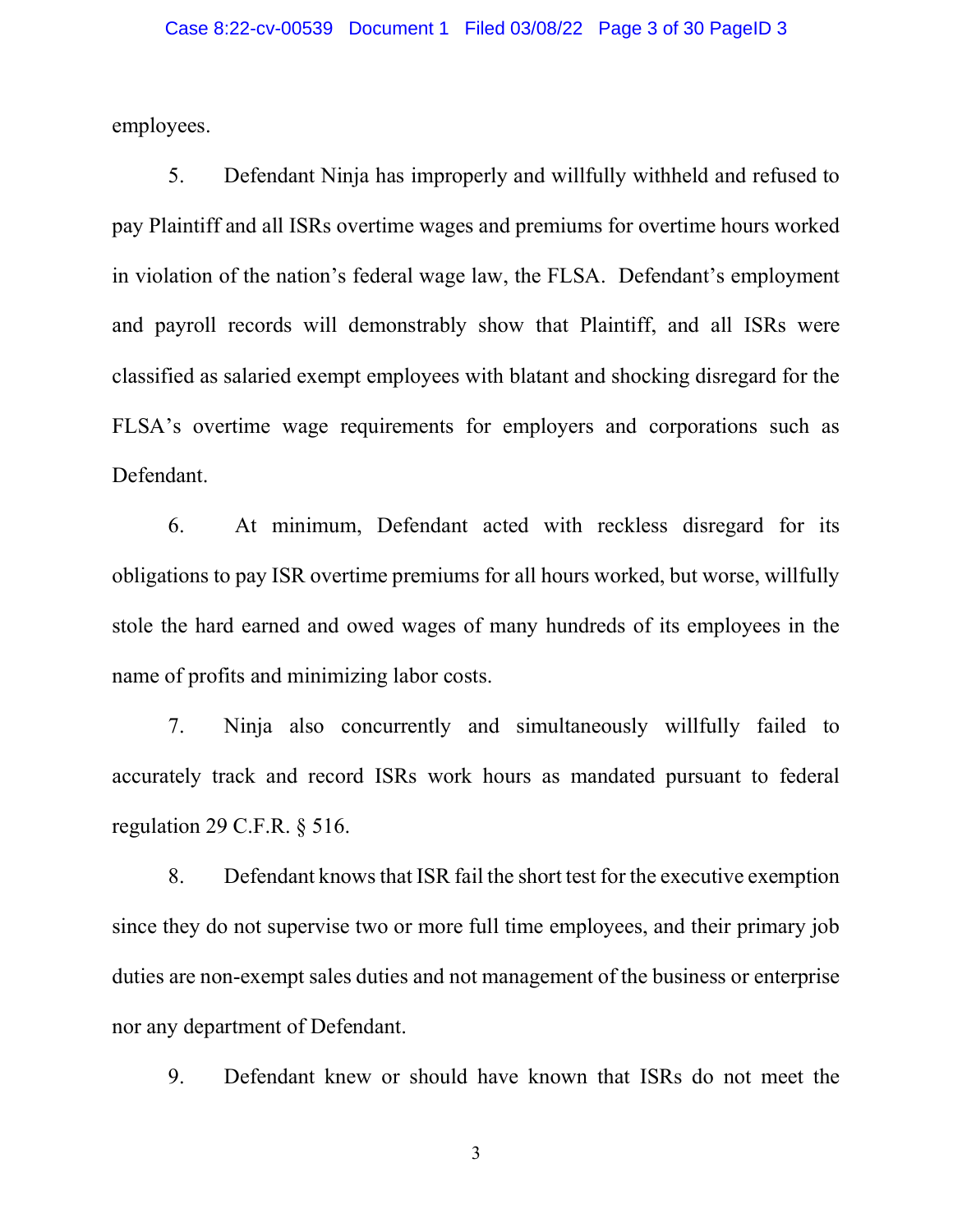#### Case 8:22-cv-00539 Document 1 Filed 03/08/22 Page 4 of 30 PageID 4

administrative exemption, as their primary job duty does not in involve the use of discretion and independent judgment in matters of significance affecting the company and its management; and that their primary job duty is production and sales, typically non-exempt under the FLSA and as concluded by the DOL regulations and the DOL field operations handbook.

10. Defendant has a comprehensive lead generation system such that inside sales representatives do not have to solely rely upon their own contacts and sources to generate sales.

11. Defendant absolutely knows that its inside sales representatives (ISR) routinely worked overtime hours, as managers and supervisors witnessed the extra hours, managers and company officials saw and knew that ISR were accessing telephone systems, CRM databases, emails, and engaged in computer demonstrations outside the standardized mandatory corporate schedule.

12. Defendant also knew that ISR performed work in the evenings and on weekends and even managers communicated with ISR about work outside the regular business hours.

13. Defendant has willfully failed to pay Plaintiff and all similarly situated employees in accordance with the Fair Labor Standards Act (FLSA). Specifically, Plaintiff and similarly situated employees were not paid premium pay (aka overtime wages) for all hours worked in excess of forty (40) hours per week.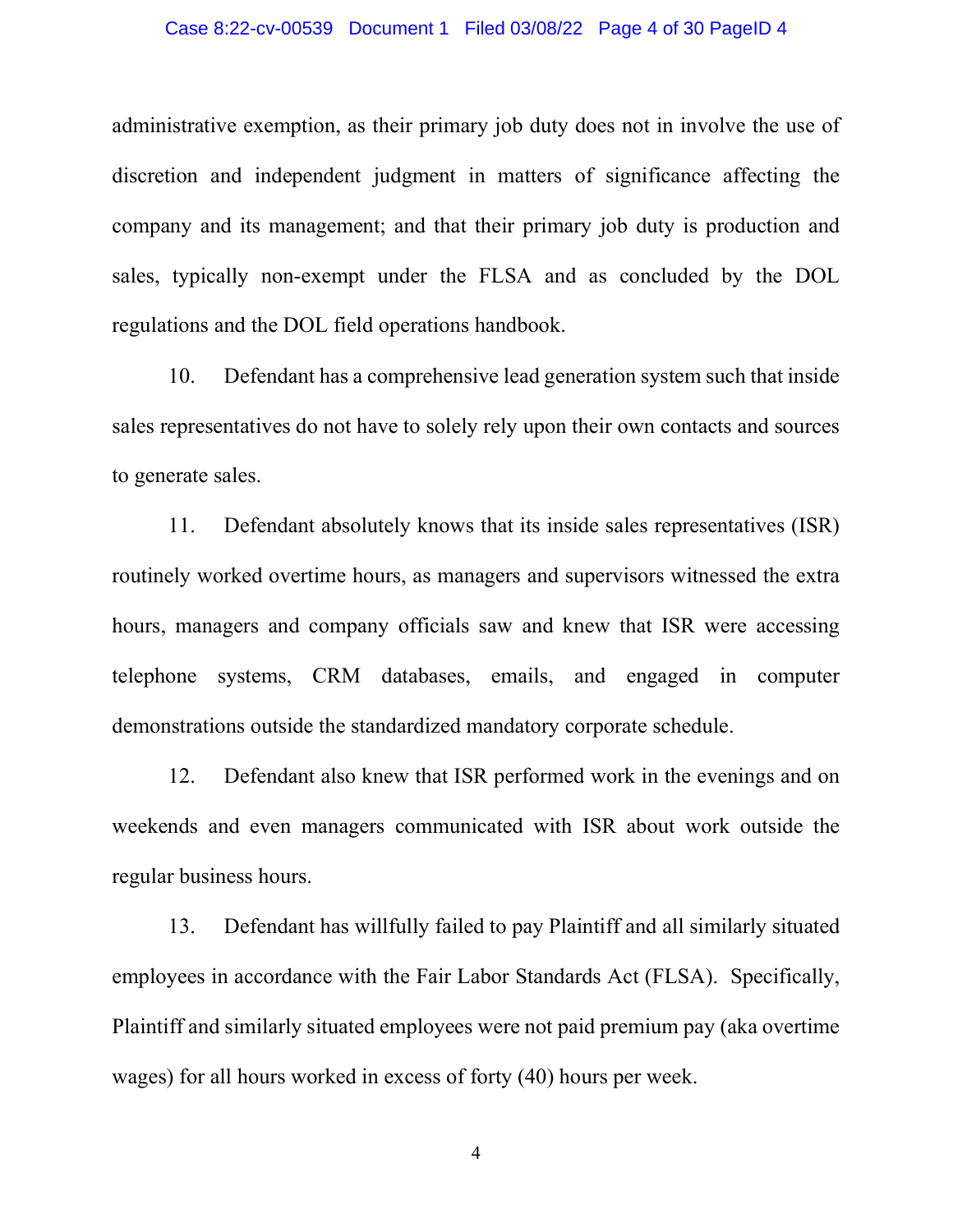14. Plaintiff Van Vlack, and the class of similarly situated employees did not and currently do not perform work that meets the definition of any exemption under the FLSA, and the Defendant's pay practices are not only unfair, but blatantly unlawful under the FLSA.

15. In this pleading, the term "Inside Sales Representative" means any employee of Defendant working under the various titles of: Sales Development Representative (SDR), Account Executive (AE), Account Manager (AM) or any other job title of employees who performed substantially the same job of an inside sales representative ("ISR") working at or working remotely from home and reporting to Defendant's 3 offices in the United States in Clearwater, Florida, Austin, Texas and San Francisco, California.

16. Inside Sales representatives employed as SDR in this class predominantly spend their days making outbound calls (cold calls), sending email solicitations, researching the internet and either making internet presentations or demonstrations and consummate to set appointments for Account Executives to attempt to sell their IT tool (SaaS) subscription service to businesses (B2B).

17. The allegations in this pleading are made without any admission that, as to any particular allegation, Plaintiff bears the burden of pleading, proof, or persuasion. Plaintiff reserves all rights to plead in the alternative.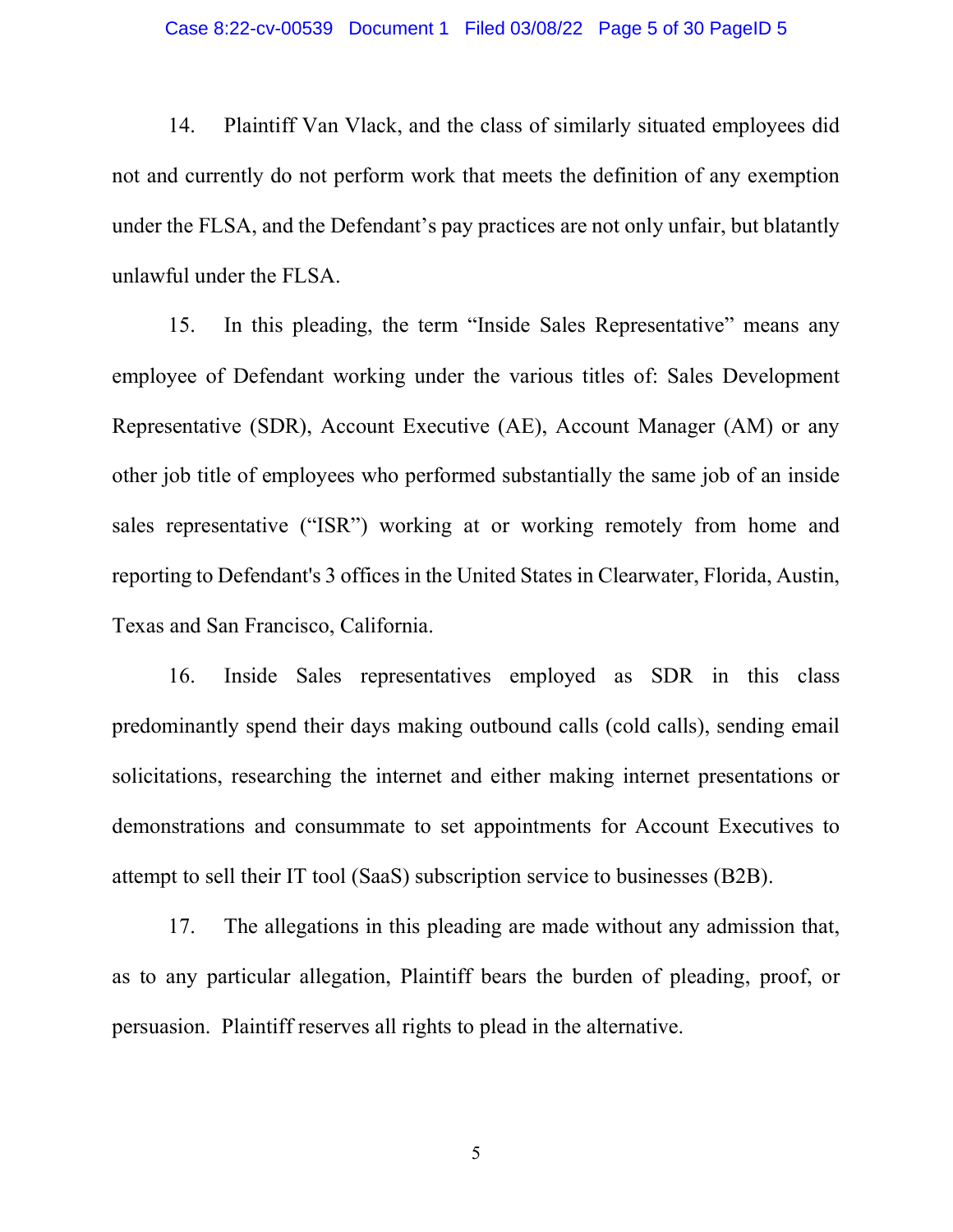### Jurisdiction & Venue

18. This Court has subject matter jurisdiction over this action pursuant to 28 U.S.C.  $\frac{28}{1331}$ , because this action involves a federal question pursuant to the Fair Labor Standards Act ("FLSA"), 29 U.S.C. § 216 (b).

19. This Court is empowered to issue a declaratory judgment under 28 U.S.C.§§ 2201 and 2202.

20. This Court has personal jurisdiction over the Defendant, because the Defendant operates substantial business in Pinellas County, Florida and the damages at issue occurred within this District, where Defendant maintained an office throughout the relevant time period.

21. Venue is proper to this Court pursuant to 28 U.S.C. Sec. 1391(b) because the Defendant resides in this district and because a substantial part of the events giving rise to the claims occurred in this District as Plaintiff was hired from, supervised from and his work was directed by officers and managers from Defendant's fixed office location located at 26750 US HWY 19 N STE 510, CLEARWATER, FL 33761.

22. The overtime wage provisions set forth in FLSA § 207 apply to Defendant, as Ninja engaged in interstate commerce under the definition of the FLSA. Indeed, at all relevant times, Defendant engaged in interstate commerce and/or in the production of goods for commerce within the meaning of FLSA Sec.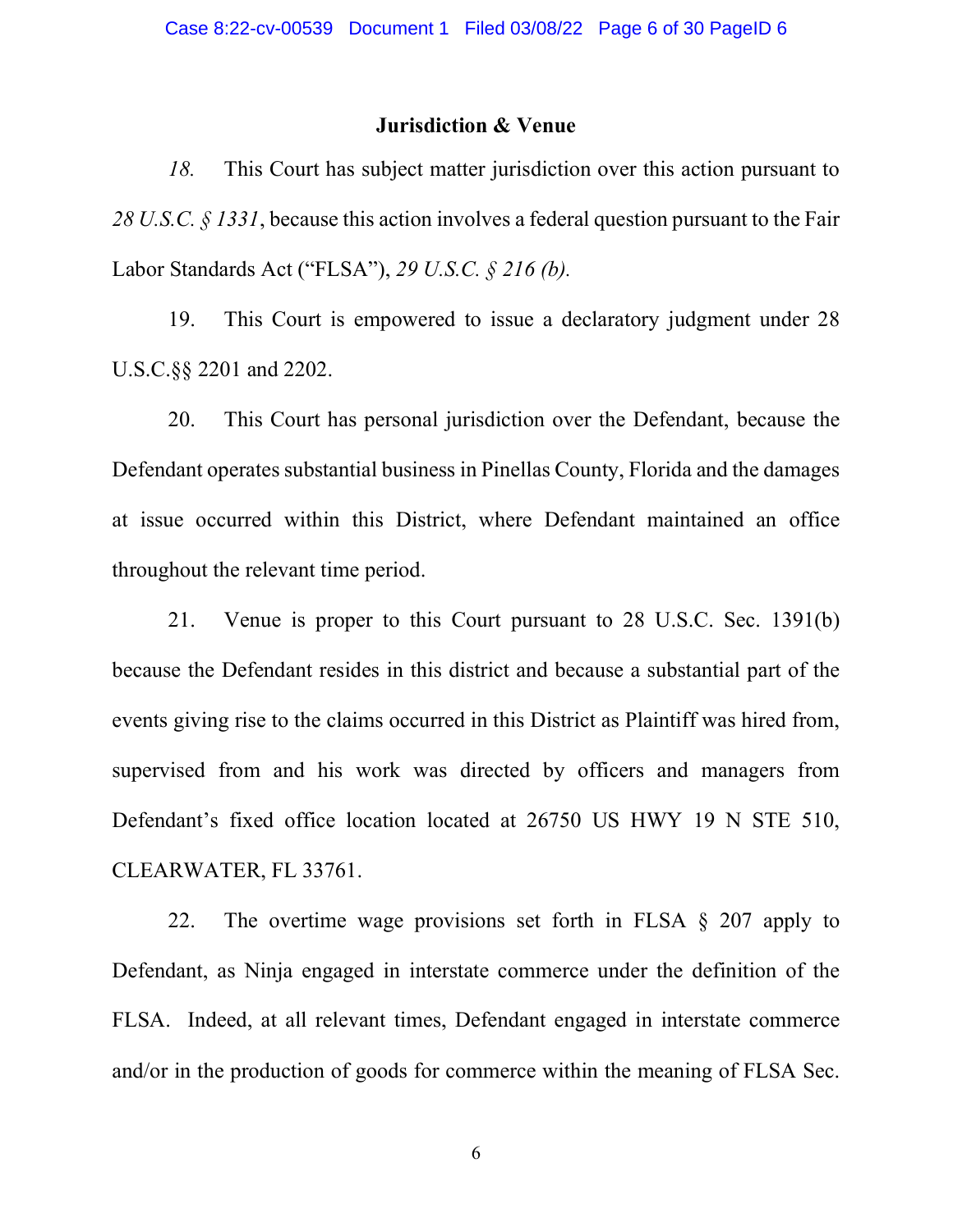203 as a common business enterprise. Additionally, Defendant earned more than \$500,000 in revenue during the years 2019 to 2021 as well.

### The Parties

## Representative Plaintiff, Kyle Van Vlack

23. Kyle Van Vlack now resides in Maine. He was first hired to work for Defendant as an Inside Sales Representative under the title of SDR in May 2019 to work in Defendant's Clearwater, Florida office.

24. Van Vlack worked from this office until the Covid Pandemic in March 2020, when he and all other ISR were sent to work from home remotely. Van Vlack continued to work remotely from Florida in his home until he relocated to Maine and continued his employment until January 2022 still reporting to the Clearwater, Florida office.

25. Plaintiff's work was highly supervised, micro-managed, and scrutinized on a daily basis by management in the Clearwater office.

26. Plaintiff, like all other ISR, was required to meet certain metrics which gauged his performance and determined whether he would continue to have a job. This primarily included setting a minimum number of appointments with businesses for the Account Executives/Account Managers such as 24 or more per month.

27. Plaintiff also had sales quotas and it was expected that his warm leads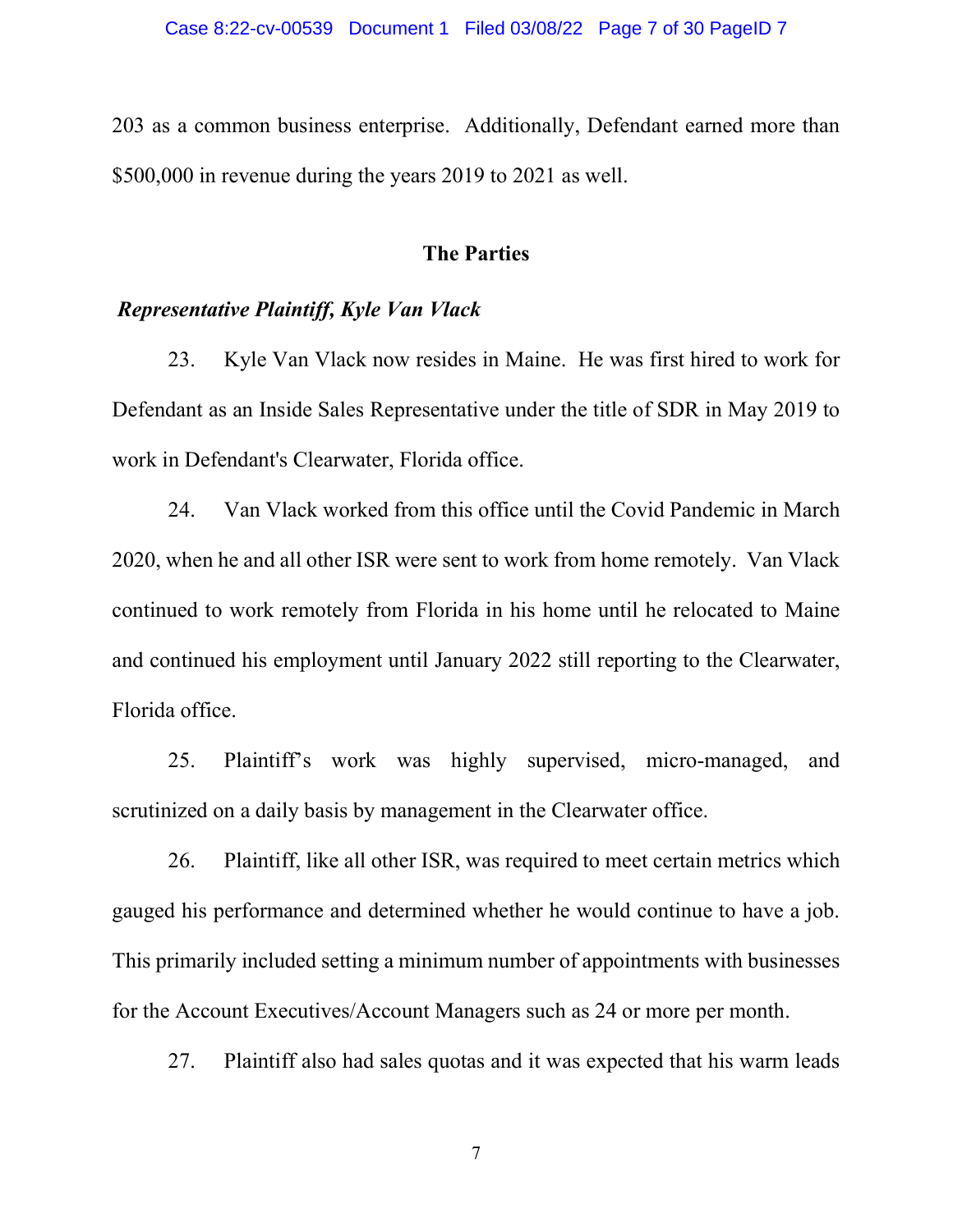#### Case 8:22-cv-00539 Document 1 Filed 03/08/22 Page 8 of 30 PageID 8

and appointments for the Account Executives would lead to subscription sales revenues in the sum of upwards of \$7,500 per month.

28. According to the Ninja offer letter to Van Vlack he was provided a base salary of \$35,000 plus a percentage to goal bonus plan stated as an On Target Earnings (OTE) in the sum of \$15,000, which combined with the salary would provide an opportunity for Van Vlack to earn a total of \$50,000 in compensation.

29. Thus, as the compensation plan is laid out, Van Vlack, like all other ISR could earn a total sum in cash or gross compensation of 100%, with some percentage being the base pay and some percentage of bonus or set at a maximum amount by Ninja.

30. The bonus component is paid out on a percentage to this target earnings goal on a monthly basis, such that if Van Vlack and any ISR hit 100% of the sales quota they would earn the target cash incentive maximum sum stated on a monthly basis, whereas if they hit 50% of the sales quota, they would only be paid 50% of this target cash bonus.

31. However, since SDR like Van Vlack did not consummate the sales, all this bonus money was entirely contingent upon the actions of others.

32. Later, SDR like Van Valck were paid a bonus of \$100 per appointment set, clearly not a commission and not tied to the value of any sales.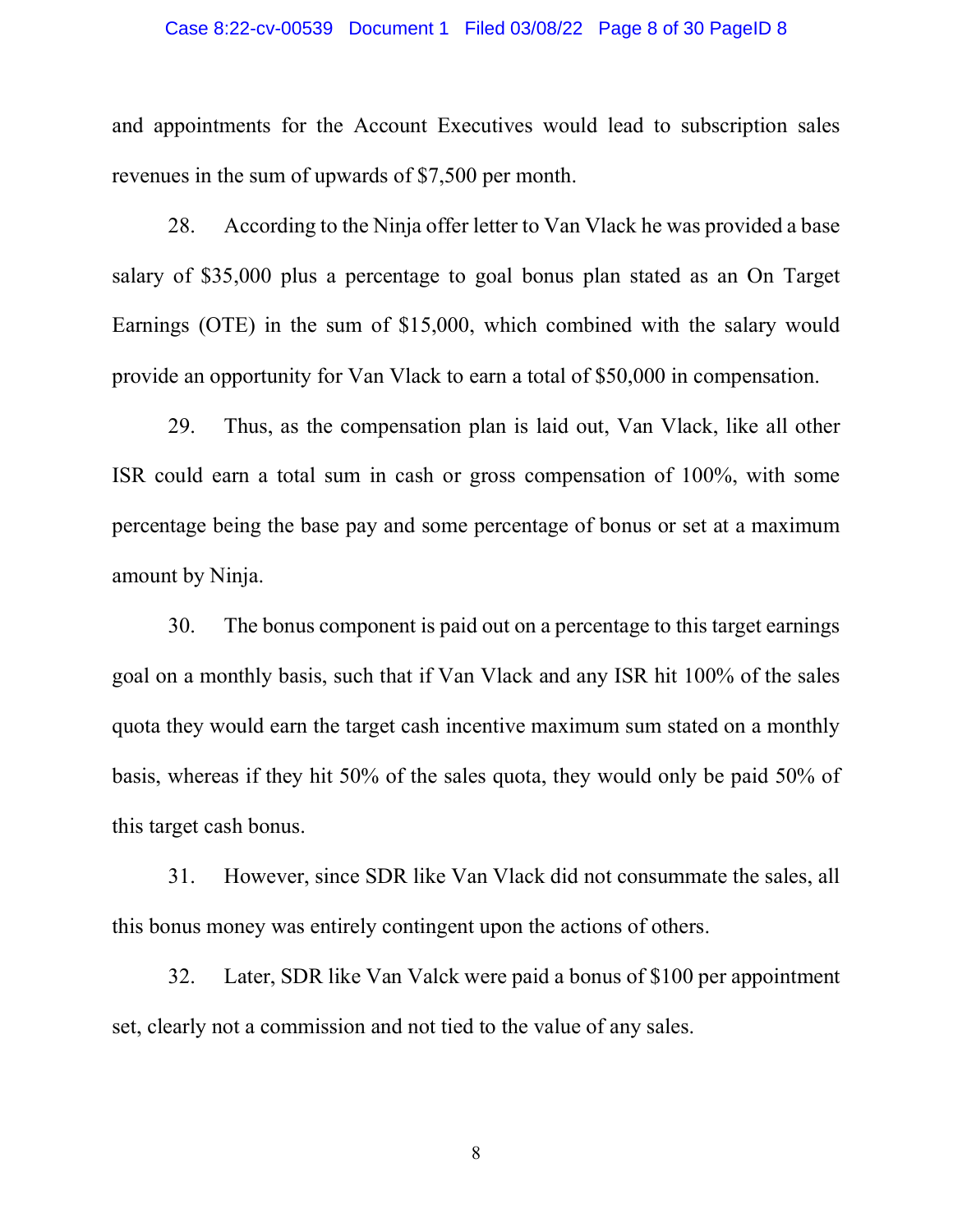## The Defendant

33. NINJARMM LLC, dba Ninjaone (perhaps now NINJAONE LLC) is a for profit Delaware company with world headquarters located in the San Francisco area at 500 N BRAND BLVD, SUITE 187, GLENDALE, CA 91203.

34. Defendant may be served at its Clearwater office through its designated registered agent: NAJERA, ARMANDO, 26750 US HWY 19 N STE 510, CLEARWATER, FL 33761.

35. Defendant operates from 3 US offices located in Glendale, CA, Austin TX and Clearwater, Florida from where ISR were hired from, reported to or worked at during the 3 years preceding the filing of this complaint to the present.

36. Upon information and belief, Ninja employs approximately 1,000 employees working at or reporting to these 3 offices, including approximately 44 to 60 ISR working at any given time.

37. Upon information and belief and research, Defendant Ninja employs inside sales employees (ISR) including account executives and SDR from these 3 offices. At this present time, Defendant has posted on its website that it is hiring SDR and Account Managers in Clearwater and Austin, Texas with identical job descriptions.

38. Inside Sales representatives (ISR) primarily worked from physical offices, including Clearwater, Florida, Austin Texas, and Glendale, California, but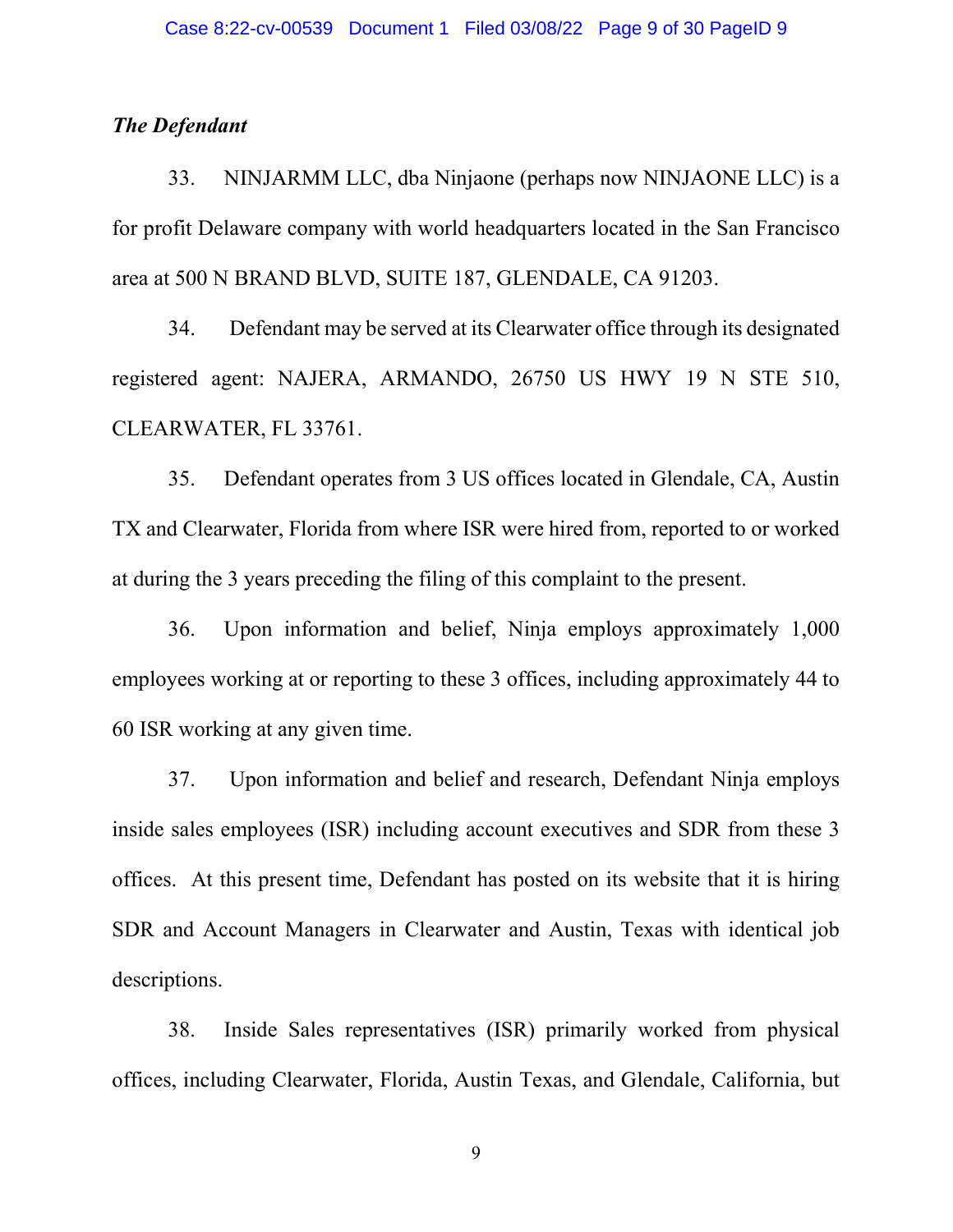#### Case 8:22-cv-00539 Document 1 Filed 03/08/22 Page 10 of 30 PageID 10

upon information and belief, as of the Covid-19 pandemic, all currently employed ISR have primarily been reassigned and recruited to work remotely.

39. Defendant Ninja is an employer within the definition of the FLSA, as it has revenues exceeding \$500,000 annually in all applicable time periods, is involved in interstate commerce, and employs upwards of 1000 or more employees across the U.S.

40. Given turnover, Plaintiff estimates that the putative class of similarly situated inside sales representatives to be in the range of 350 persons who worked as ISR within the preceding 3 years from the filing of this complaint, including 44 alone at any given time working at or reporting to the Clearwater, Florida office.

41. Ninja was Plaintiff's employer within the meaning of 29 U.S.C. §  $203(d)$ .

## General Collective Action Allegations

42. This collective action arises from an ongoing, longstanding, wrongful scheme by Defendant to willfully underpay and refuse to pay overtime wages to a large class of workers, the inside sales representatives (ISR), who Defendant knew, and knows still up through the filing of this complaint, routinely worked overtime hours without being paid for all hours worked.

43. Defendant's unlawful pay practice applicable to all inside sales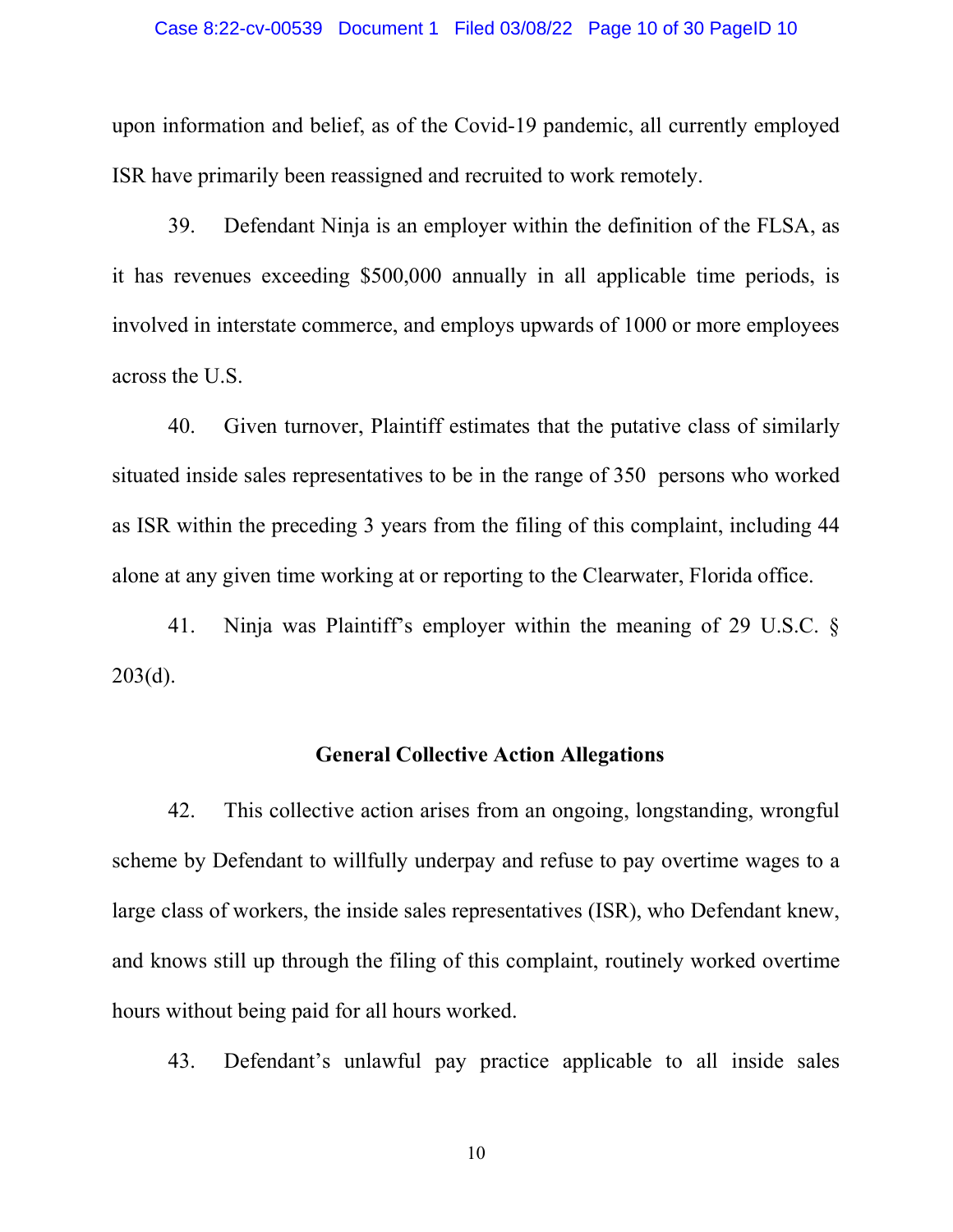#### Case 8:22-cv-00539 Document 1 Filed 03/08/22 Page 11 of 30 PageID 11

representatives consisted of willfully misclassifying them as exempt employees and then making them suffer to work overtime hours without being paid a premium for all overtime hours worked.

44. Management at a minimum clearly and without dispute "turned a blind eye" to the overtime hours worked by the inside sales reps, but specifically encouraged Plaintiff and all other ISR that they were to work as many overtime hours as necessary to hit the quotas, sales goals, and metrics.

45. Ninja ran this overtime wage scheme for pure greed and to save many millions of dollars in labor costs and decrease expenses, all to the detriment of its inside sales representatives who slaved away working long hours without being paid for their hard work.

46. Defendant no doubt made a calculated, willful decision to refuse to pay overtime wages under the risk that even if someone or many eventually made a claim for overtime wages, they would have benefited financially from the additional sweat and work of extra unpaid hours of its ISR in terms of increased sales, and the fact that the statute of limitations would run on claims before many would even assert their rights under the FLSA.

47. As is often stated by Courts in similar FLSA overtime wage cases over the last 70 years, this is the classic case willful misclassification and a SCHEME of an employer to avoid it overtime pay obligations under the FLSA.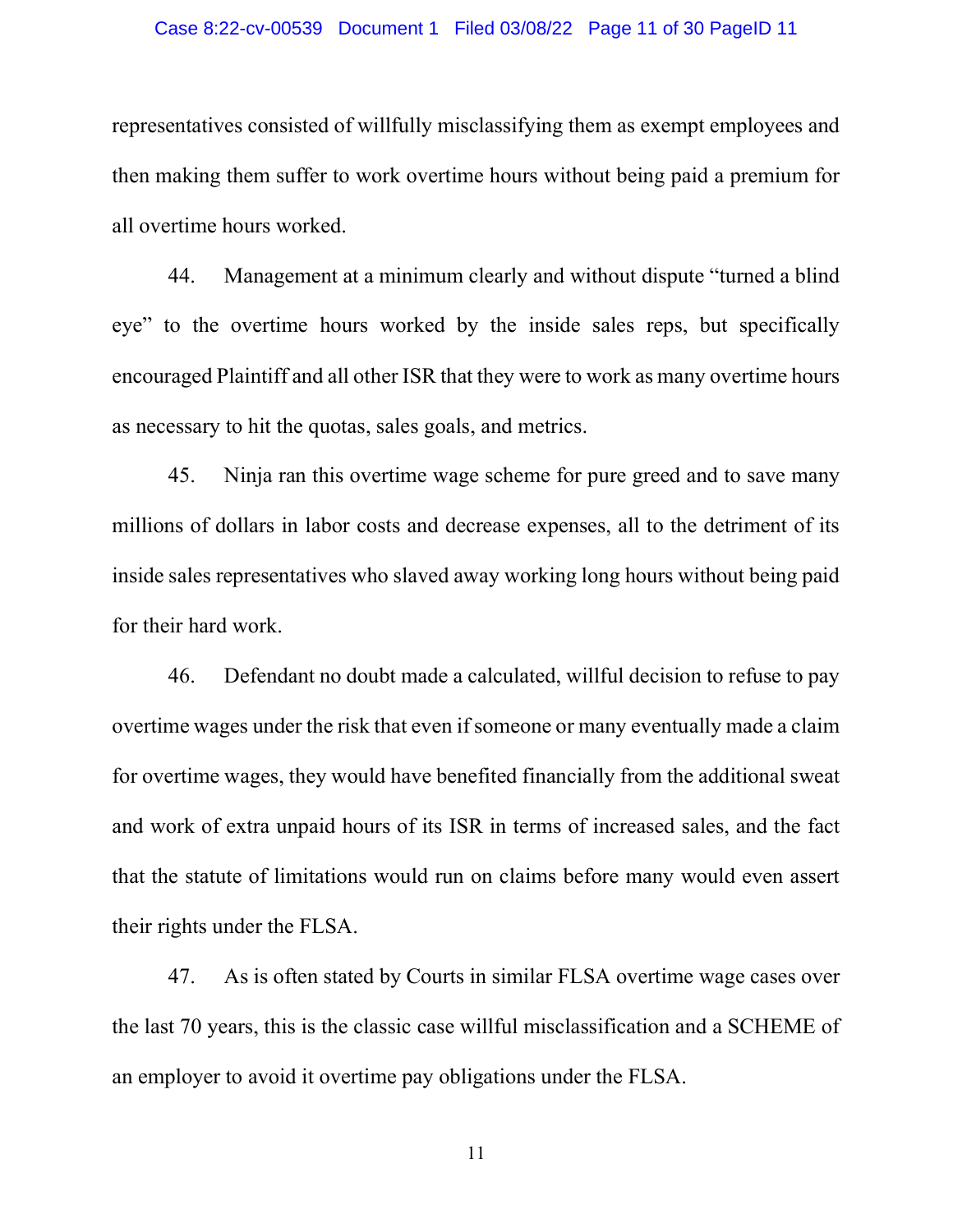48. Here, Van Vlack and all other similarly situated ISR were not being paid a fair wage for a fair day's work as the FLSA mandates and for which it was created.

49. Despite being an international corporation, with employees throughout the United State of America, Defendant has blatantly, and willfully violated the FLSA by: a) willfully refusing to pay overtime wages when they knew and were aware of employees working overtime hours; b) willfully permitting ISR, who Defendant knew or should have known were non-exempt employees, to suffer to work overtime without being paid the proper and lawful premium for all hours worked over 40 in each and every work week; and c) intentionally mislead ISR about the FLSA and meal break requirements automatically deducting 1 hour from their day for meal breaks even when ISR were working through some or all meal breaks and regardless of this fact.

50. The FLSA does not require employees to have to "claim" or submit a claim for overtime hours as a condition for being paid for these hours, especially where the Defendant knows, or should know, that employees are working overtime hours.

51. Here, Defendant has maintained for many years the application of unlawful pay practices and a history of either disinformation or intentionally silence about the FLSA overtime pay requirements. The Defendant's employee manual is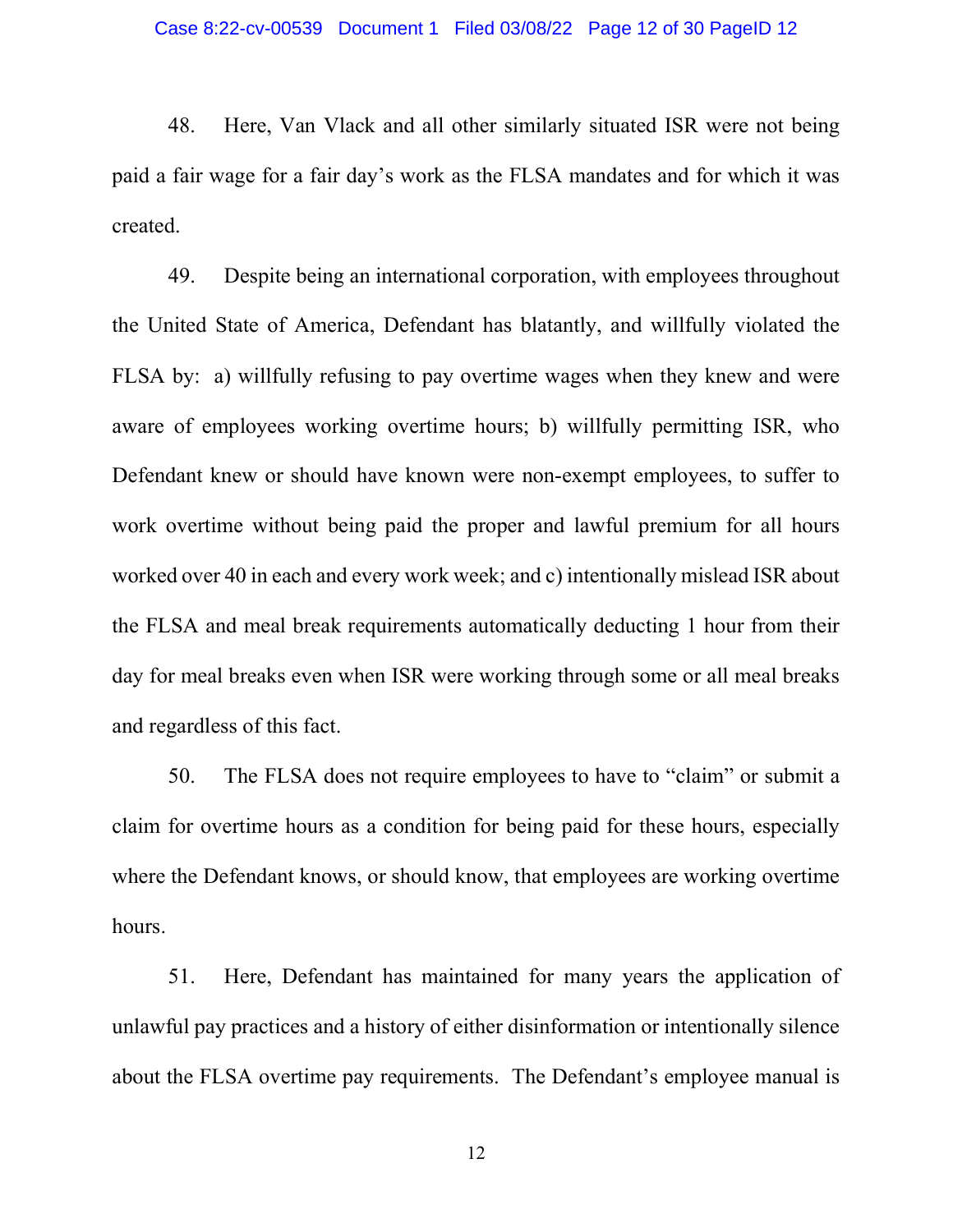#### Case 8:22-cv-00539 Document 1 Filed 03/08/22 Page 13 of 30 PageID 13

noticeably silent about overtime pay, overtime laws, and without any stated company overtime policies, even for hourly employees.

52. Defendant, throughout the preceding 3 years of the filing of this Complaint and currently as well, has been well aware of their inside sales representatives, including Plaintiff, routinely working overtime hours without being paid for all hours worked.

53. Upon information and belief, all ISR in the Defendant's 3 US offices worked on similar compensation plans of a base pay and some percentage to goal incentive bonus paid on a monthly basis, and all were treated as exempt from overtime pay.

54. Plaintiff's primary job duties are well recognized as typical non-exempt work duties.

55. When hired, Van Vlack like all other ISR, was led to believe the position was an exempt salaried position, and that if he had to work overtime hours to hit quotas, the time would not be compensated, and he would not be entitled to overtime premiums.

56. Plaintiff, like his fellow ISR, assumed his employer was complying with the FLSA and federal or state wage laws, and did not seek to challenge their classification as exempt from overtime.

57. Plaintiff worked routinely after the ending time of his shift of 5:00 pm,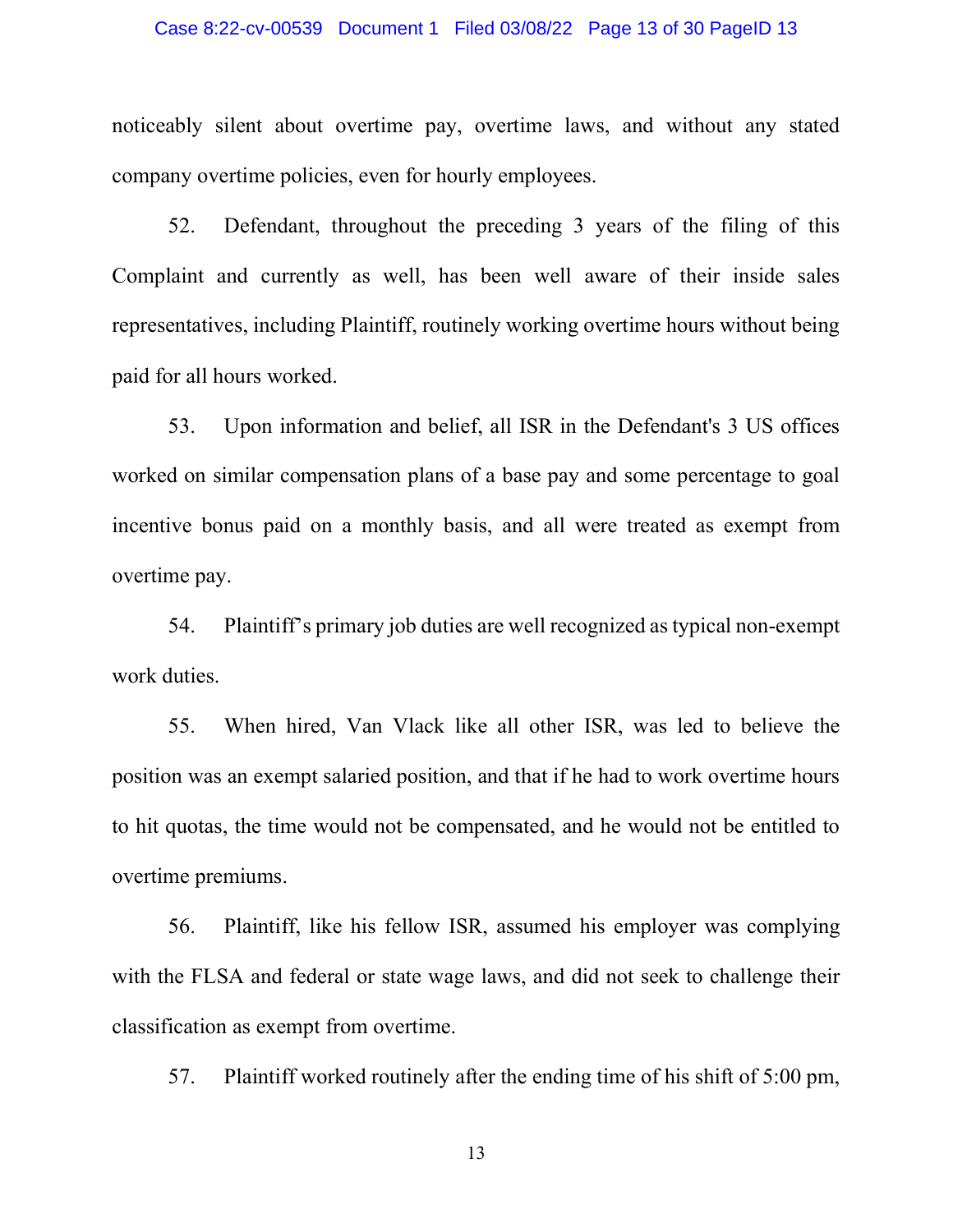#### Case 8:22-cv-00539 Document 1 Filed 03/08/22 Page 14 of 30 PageID 14

as well as working prior to the official start time of 8:00 am.

58. The Clearwater office maintained an office schedule for all ISR from Monday to Friday, 8:00 am until 5:00 pm, a 9-hour workday, with a presumption that each ISR would take a full 1-hour work meal or lunch break.

59. The ISR in Clearwater did not punch any time clock physically or electronically which tracked their start times, break times or ending times for the day pursuant to time tracking systems or programs used by companies across the US, nor any paper timesheets or timecards.

60. The company policy was to strongly encourage ISR to work overtime hours, including on weekends which Plaintiff routinely did "Scrubbing" leads.

61. More importantly though, it was made clear to Van Vlack and other ISR that he worked with that in order to maximize the bonus money incentive cash they could earn and meet sales or production goals or quotas that the job required, more than 40 hours per week of work was required, and Defendant knew it.

62. Plaintiff like other ISR also at times attended the demonstrations and appointments set for AE or AM, which as well did lead to hours beyond 5:00 pm.

63. It is also well known to Ninja that only those sales representatives who were working more than 40 hours, and many hours off the clock were the ones who reached the sales goals, the maximum target cash, and who were the most productive sales employees.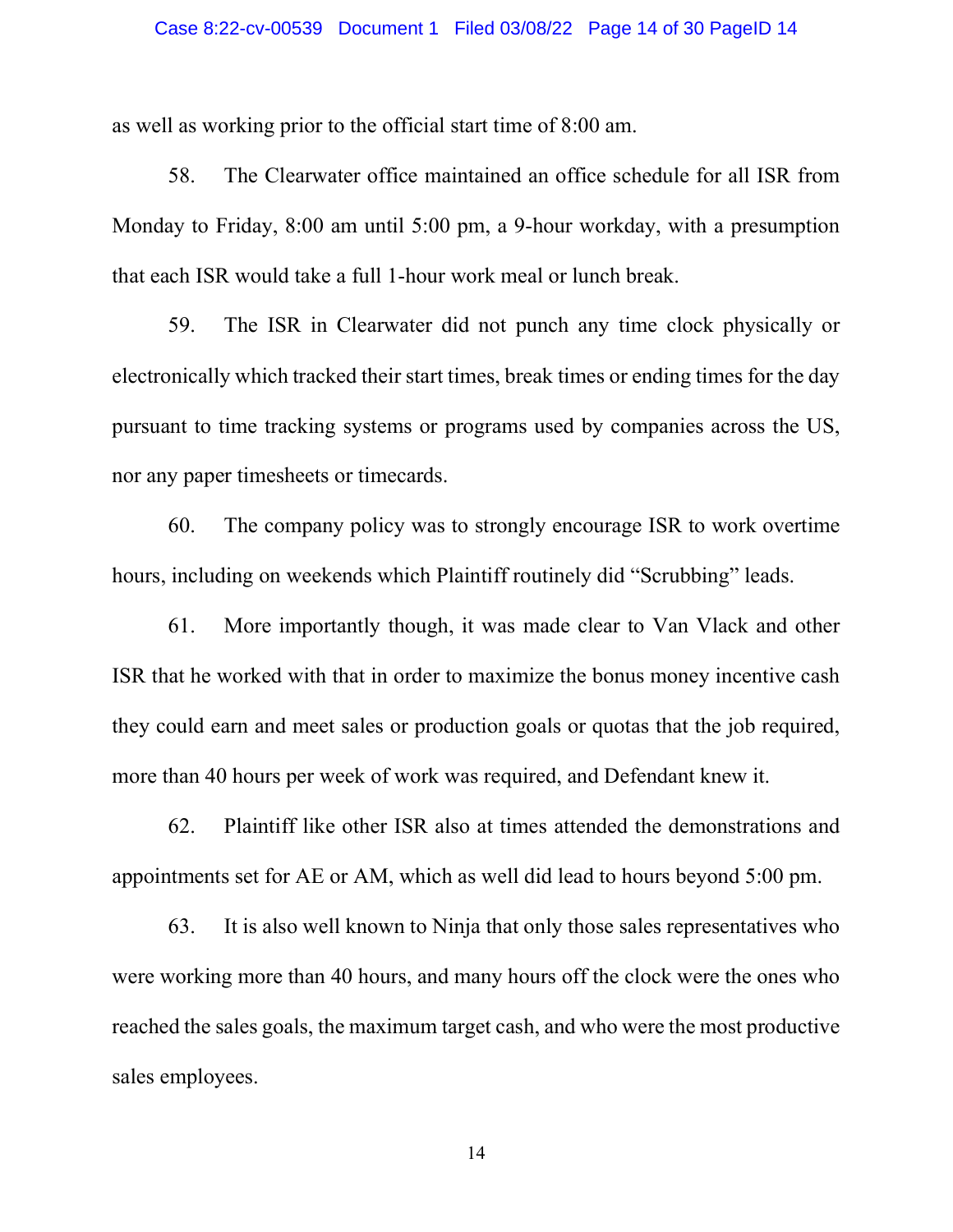#### Case 8:22-cv-00539 Document 1 Filed 03/08/22 Page 15 of 30 PageID 15

64. Thus, Van Vlack and the other ISR were left with the dilemma and between a rock and a hard place: either work overtime hours without pay and without complaining or filing claims, or fall short of sales goals, earn very small bonuses and risk being fired for lack of production and lack of sales.

65. Throughout Plaintiff's term of employment before going remote when Covid hit on or about late March 2020, Van Vlack routinely came in early, stayed late and worked most of the days without a 1-hour uninterrupted meal break.

66. He also routinely worked on weekends for many hours and was granted unfettered access to email, Salesforce, salesloft and the leads.

67. Plaintiff earned bonuses which for him and all other ISR, was an important component of his overall income.

68. Defendant intentionally and willfully led Plaintiff and all other ISR to believe that classifying them as exempt from overtime pay was a lawful pay practice, yet never disclosed or explained the justification or what if any exemption it was relying upon.

69. Van Vlack and ISR were encouraged by Ninja to work as many overtime hours as they could or wanted in order to meet sales goals, and thus keep their jobs for want of production.

70. Defendant also discouraged Plaintiff and all other ISR from complaining about not being paid for overtime hours worked and for not being able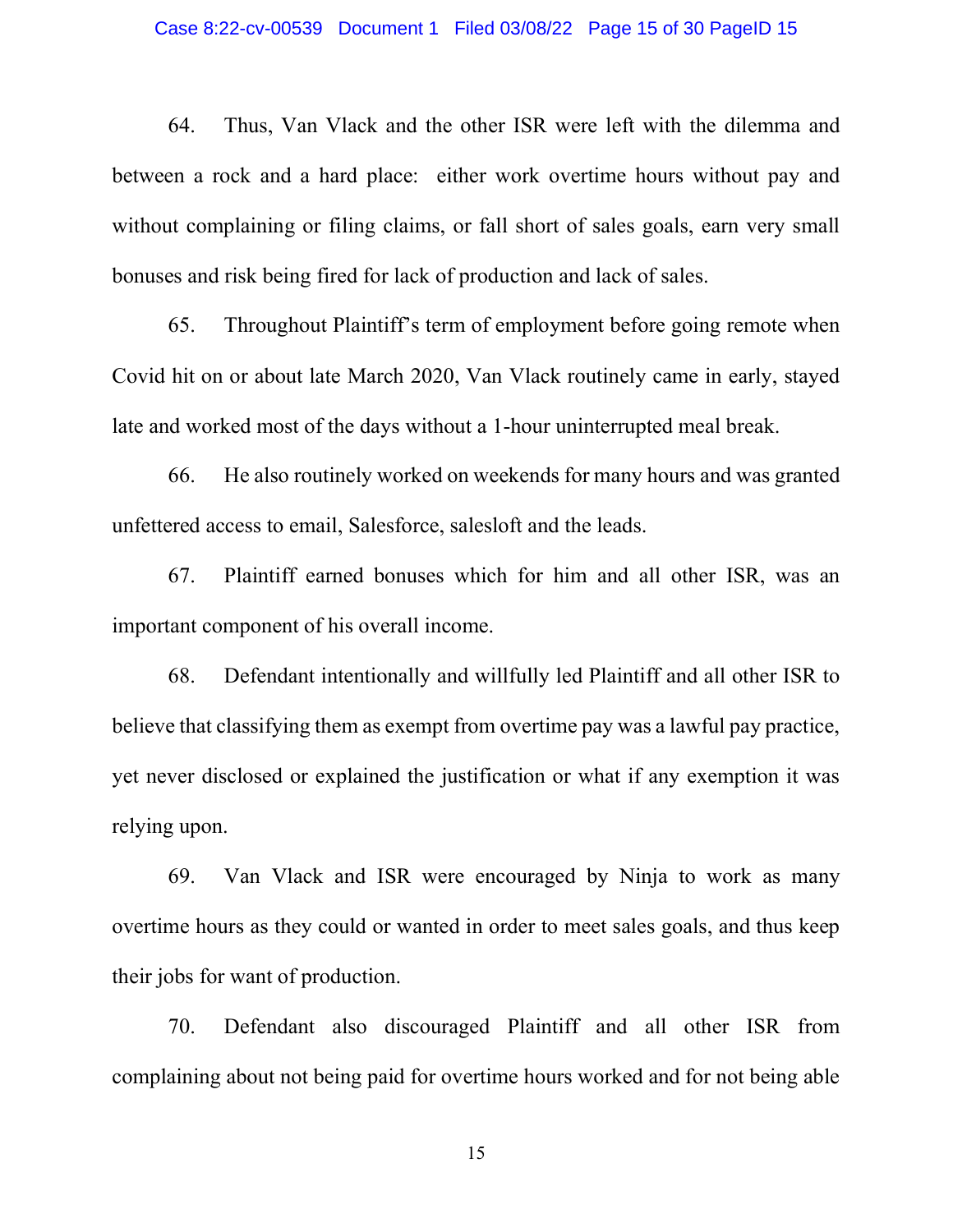#### Case 8:22-cv-00539 Document 1 Filed 03/08/22 Page 16 of 30 PageID 16

to report and clock in all hours worked by telling them to focus on earning their bonuses and cash incentives, production goals and to just be thankful they had jobs.

71. Van Vlack primarily handled outbound calls and solicitations using emails, rather than inbound leads from businesses seeking to sell Ninja's software (SAAS) services.

72. Van Vlack spent hours on weekends and evenings searching the provided leads for the names and contact information of the persons in the business businesses to solicit, such as looking on LinkedIn, and doing research, as well as putting information into Salesforce.com, a process known as "Scrubbing the leads."

73. All inside sales representatives were paid pursuant to the same common pay plan: a base salary and eligibility for monthly bonuses on a sliding scale depending upon reaching the maximum target goal of 100% and decreasing as the production met less than 100% of the goals, or alternative with some multiplier based upon the production.

74. Plaintiff, like all ISR in the Clearwater office, was given a set weekly corporate schedule of 45 hours per week, 9 hour days with the opportunity to take up to a 1-hour meal break.

75. Plaintiff routinely worked through much of his 1-hour meal break, including working while eating at his desk, or taking a short break to eat and continuing back to work.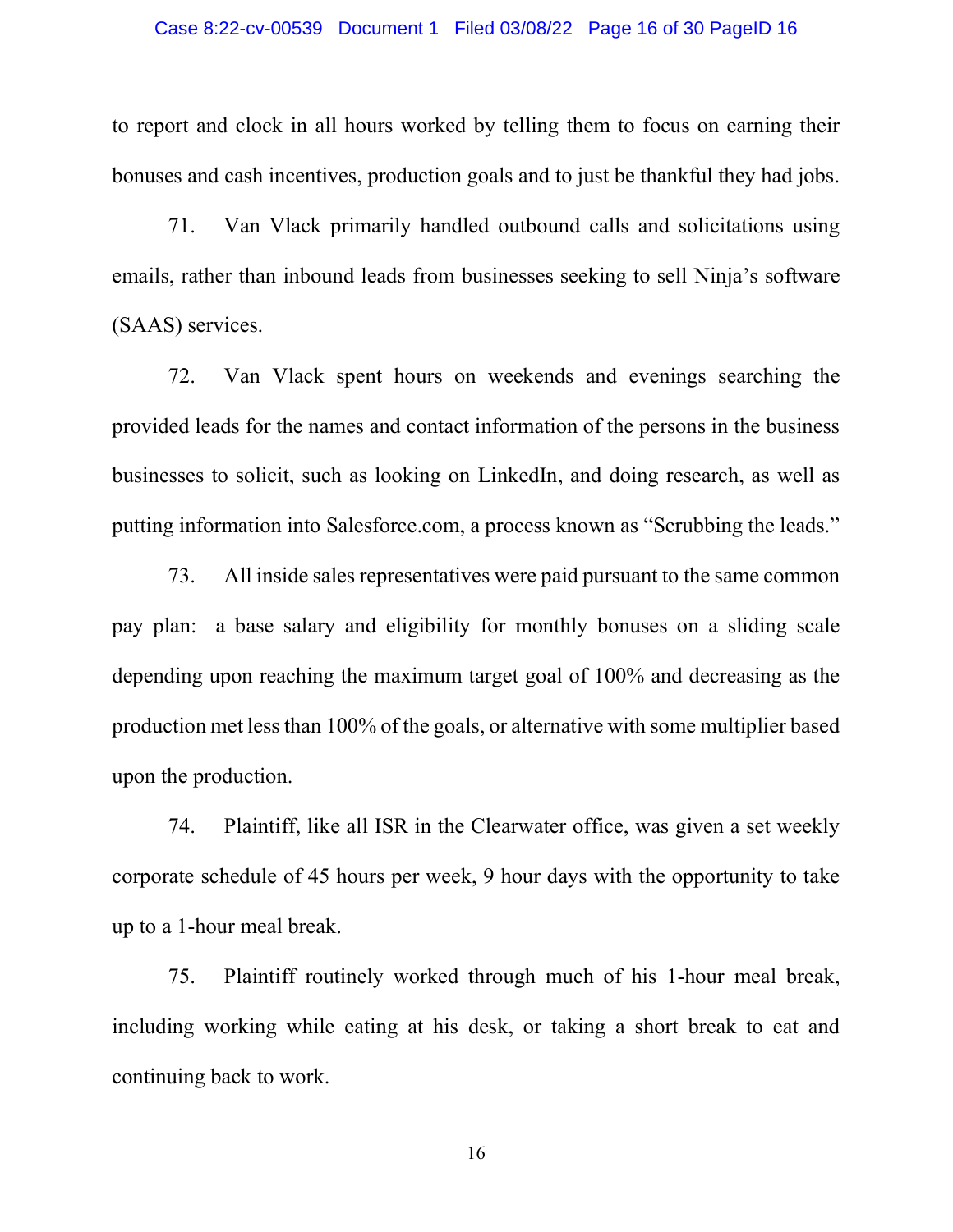#### Case 8:22-cv-00539 Document 1 Filed 03/08/22 Page 17 of 30 PageID 17

76. At no time did Defendant explain that working through all or some of this 1 hour automatically deducted meal break was compensable overtime work hours and which should be reported and paid.

77. Assuming like Van Vlack, all other ISR were paid on a salary basis, there was no real concern of ISR of not clocking their work times or break times since they were being paid the same salary each week regardless of the overtime hours or lack of meal breaks taken.

78. Plaintiff found it necessary to stay after the ending shift time and start work earlier than the official start times, as well as working on weekends and put in these additional overtime work hours to complete his job duties and communicate with businesses in attempts to obtain sales.

79. Plaintiff similarly performed work on weekends using his company laptop, answered, and sent emails, and such work was not foreclosed, prohibited, or discouraged by Defendant.

80. Moreover, management knew of and encouraged ISRs to perform work outside the office or outside of business hours, to come in early and start working and to stay as late as they needed.

81. Plaintiff, and all other similarly situated employees are currently now or have previously been covered under FLSA §207 as employees.

82. Plaintiff routinely worked more than 40 hours in his workweeks, with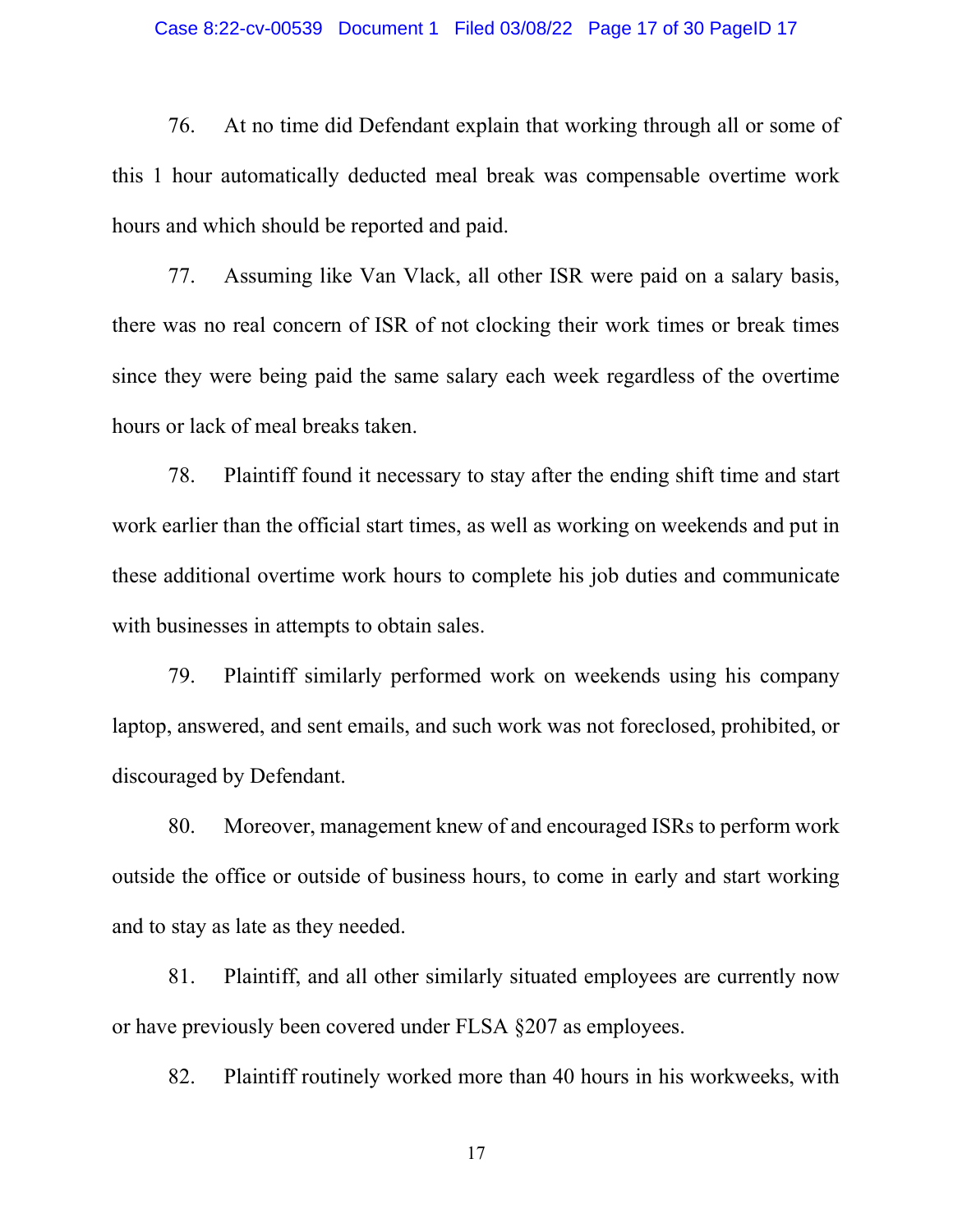the knowledge, encouragement, and behest of Defendant, but was never paid a premium for all such overtime hours worked.

# THE PUTATIVE CLASS

83. Plaintiff brings this suit individually, and on behalf of all similarly

situated persons composed of the following Class or collective similarly situated

members:

## PROPOSED PUTATIVE CLASS:

All person working as inside sales representatives (ISR) under the titles of: Sales Development Representative (SDR), Account Manager, Account Executive, or any other job title used to describe persons whose primary job duty was inside sales, who are currently employed or were previously employed with NINJARMM LLC or NINJAONE LLC working from or reporting to offices in Clearwater, Florida, Austin Texas, and Glendale, California within the past three years preceding the filing of this lawsuit through to the date of trial.

# COLLECTIVE FACT ALLEGATIONS

84. At the time of this filing, numerous other members of the putative class

seek to join this action and demonstrate that there are others similarly situated who

seek to join and claim their overtime wages.

85. Plaintiff is able to protect and represent the Collective or putative Class

or classes, and is willing and able, and consents to doing so.

86. Plaintiff is a proper Class representative of all those similarly situated as he was employed by Defendant under the titles of Sales Development Representative (SDR), and Inside Sales Representative during his employment, and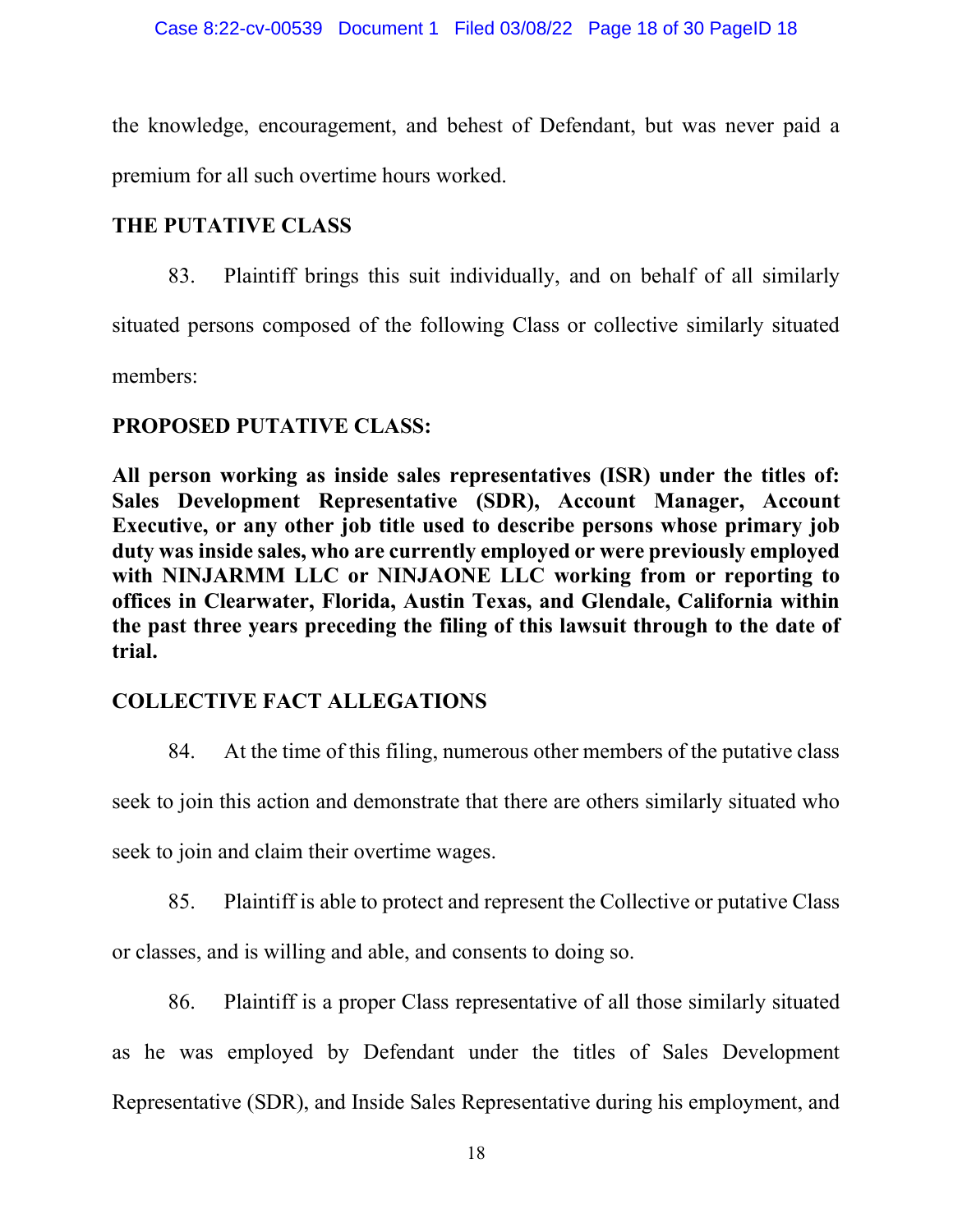#### Case 8:22-cv-00539 Document 1 Filed 03/08/22 Page 19 of 30 PageID 19

because: a) he solicited to sell Ninja's products, software, and services and including subscription services; b) he was paid under the same common pay structure/plan applicable to all other inside sales representatives: a base salary with monthly percentage to goal bonus plan and treated as an exempt employee under the FLSA; c) he routinely worked overtime without being paid a premium for the hours worked; and d) is familiar with Defendant's policies, procedures and unlawful pay practices.

87. Upon information and belief, Defendant employed 100 or more ISR at any given time working from their homes or hired from and reporting to 3 specific offices in the United States, or whose work was controlled from these 3 offices and ultimately from the corporate office or headquarters located in Glendale, California.

88. Upon information and belief, during the preceding 3 years all ISR were subject to a common unlawful pay practice and scheme of being willfully misclassified as exempt employees and not paid premiums for all overtime hours worked.

89. Defendant's offer letters to inside sales representatives also demonstrate a common pay plan for inside sales reps: a base salary, plus eligibility to earn a bonus stated as a percentage to goal of incentive cash or On Target Earnings (OTE).

90. All inside sales representatives within this class described herein are now, and at all times within the preceding 3 years of the filing of this complaint were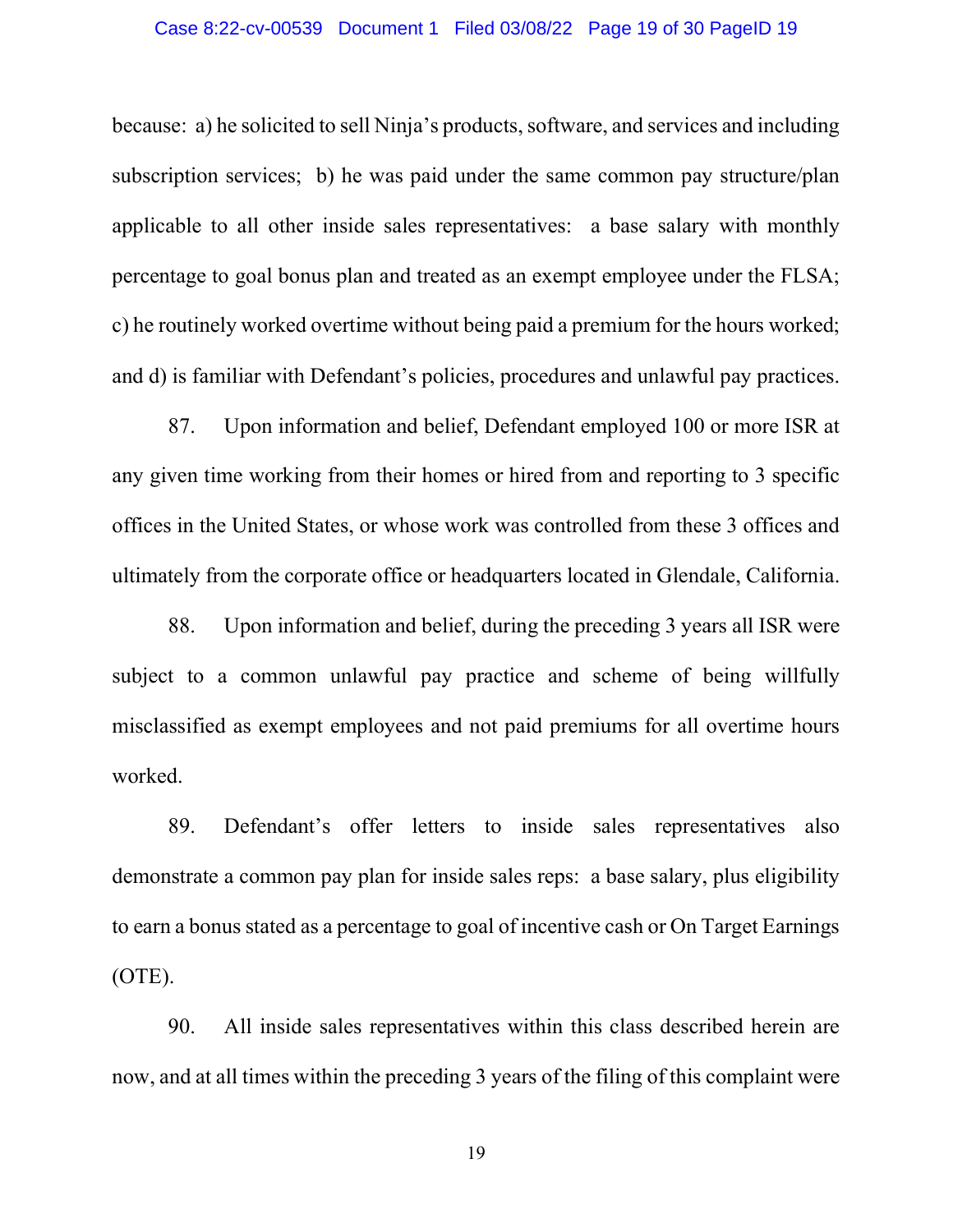#### Case 8:22-cv-00539 Document 1 Filed 03/08/22 Page 20 of 30 PageID 20

treated as exempt employees and who were assigned to work 9 hour work days, Monday to Friday, and thus 45-hour work weeks.

91. Upon information and belief, whenever Plaintiff and all other inside sales representatives worked prior to the scheduled shift time, stayed after the shift time ended, worked through any meal breaks, and worked on weekends as to which Defendant monitored, tracked and was fully aware of all employees exceeding 40 work hours, and even encouraged the additional work hours viewing such ISR as "go-getters".

92. The Defendant maintained a company-wide policy throughout the relevant 3-year class period of willfully refusing to pay overtime wages or any premium pay for overtime hours worked for inside sales representatives despite, clear knowledge inside sales representatives have worked and continuing to work overtime hours, and as classified under the FLSA, should have been non-exempt employees automatically due such wages.

93. Upon information and belief, all inside sales representatives are supervised by team leaders and other managers, who very closely monitor performance, scrutinize sales representatives and their performance, metrics, such as phone calls and production and report results to the corporate office under a structured, corporate controlled manner, and all of whom had knowledge of their teams working overtime hours.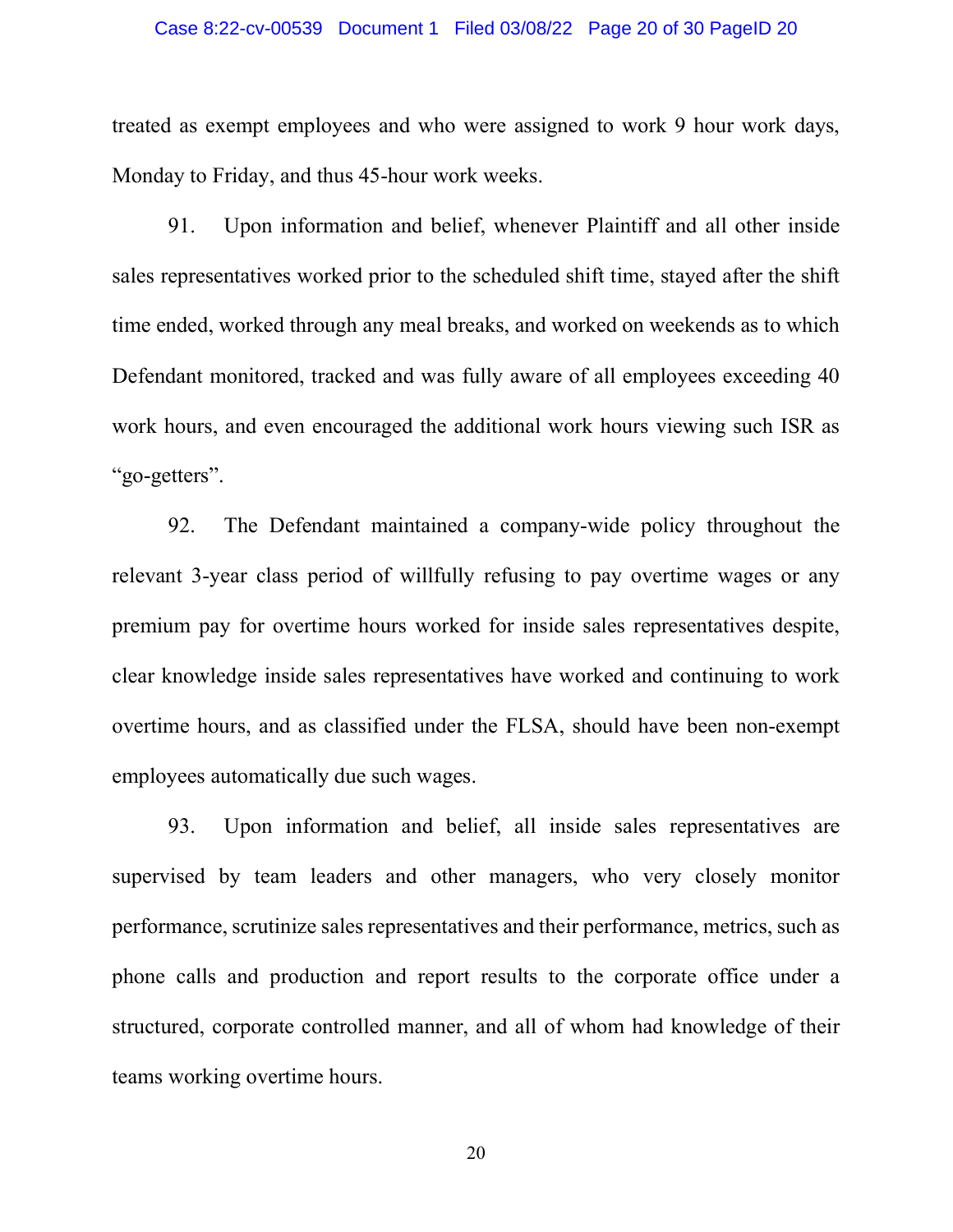94. At no time during the relevant 3 year time period did Defendant formally discipline inside sales representatives, including Van Vlack for working off the clock overtime hours.

95. Plaintiff and all other ISR were not selling retail products or selling software, SAAS in a retail industry.

### COUNT I

# FLSA VIOLATIONS OF FLSA §207 AND DECLARATORY ACTION PURSUANT TO 28 U.S.C. SECTIONS 2201 and 2202

96. Plaintiff alleges and incorporates by reference all preceding paragraphs 1 through 95 of this Complaint and fully restates and realleges all facts and claims herein.

97. Defendant has willfully and intentionally engaged in a common company pattern and practice of violating the provisions of the FLSA, by failing to compensate all inside sales representatives as required pursuant to the FLSA's overtime wage provision, Section 207.

98. Plaintiff and the proposed class of similarly situated, comprised of all current and former persons who worked for Ninja as inside sales representatives, were denied overtime compensation pursuant to FLSA §207 as required to be paid by Defendant for all hours worked over 40 in each and every work week.

99. Plaintiff and all those similarly situated are employees of Defendant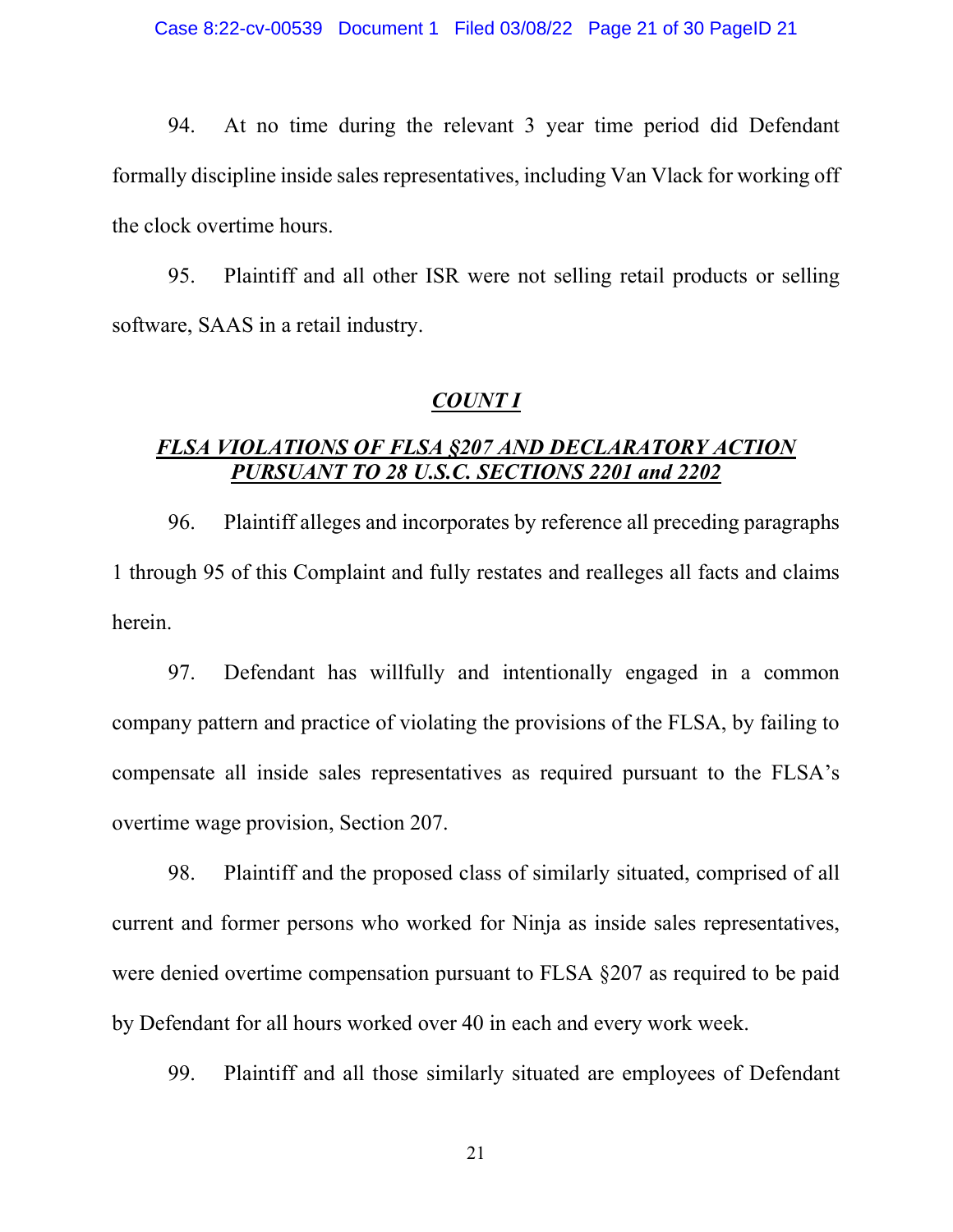during their time as contemplated by 29 U.S.C. § 203.

100. Defendant does not and cannot have a good faith basis for failing to pay Plaintiff and the class of inside sales representatives overtime pay, particularly here where it's such as basis and well-known requirement of the FLSA that inside sales reps are non-exempt employees and entitled to be paid premiums for overtime hours worked.

101. Even assuming Defendant claims the application of the 207(i), Retail Sales Exemption, such an exemption cannot apply to all ISR on every pay period and every month unless the ISR's commissions for the month exceeded 50% of the total wages.

102. Thus, less productive employees, and for many, never had any pay periods of months in which 50% or more of their compensation was in the form of Commissions.

103. Moreover, SDR such as Van Vlack never sold the products and services, and never earned commissions. By Defendant's own pay plan, SDR were paid a bonus, not a sales commission.

104. Further, when SDR were paid \$100 per appointment, this bonus was not and could never be classified as a commission under the FLSA, as it was not tied to the value of a sale or the price of the subscription services sold, and thus not included in the 207i exemption calculations as "commissions".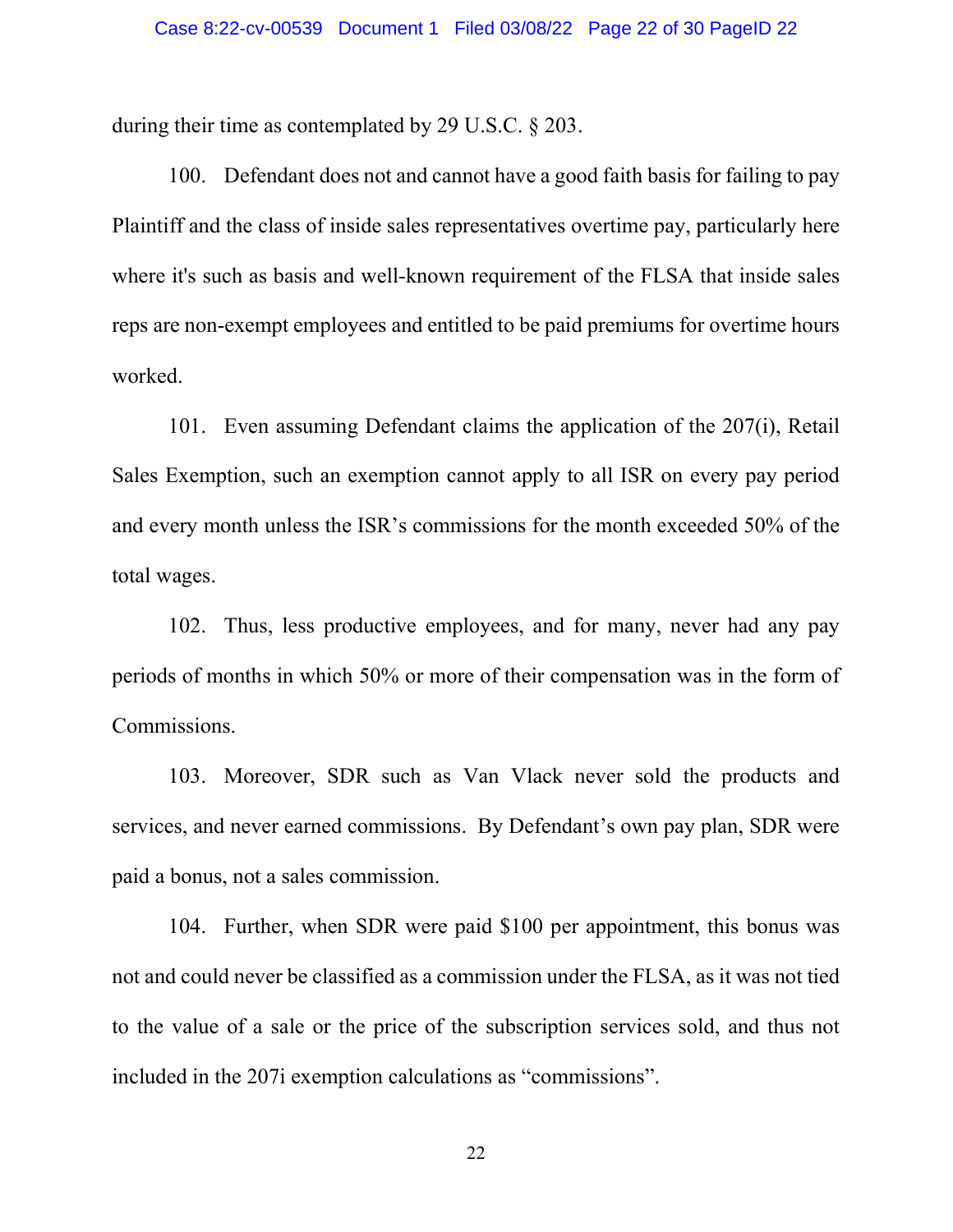#### Case 8:22-cv-00539 Document 1 Filed 03/08/22 Page 23 of 30 PageID 23

105. Ninja also knew inside sales representatives were working overtime, encouraged it and with blatant disregard for the FLSA, chose not to pay them premiums regardless of any bonus sums they earned or whether the value of the bonuses or commissions exceeded 50% of their total monthly income.

106. As clear evidence of the willful violation of the FLSA overtime requirements, and that the Defendant's overtime pay practice and policy was lacking in good faith compliance with the FLSA, at no time as required by the FLSA and the related DOL regulations under the CFR, did Defendant ever notate on paychecks the 207i exemption, but refused to pay any ISR overtime premiums regardless of the values of the bonuses earned or if no bonus was earned on a monthly basis.

107. Further, Defendant was aware and clearly knew Plaintiff and the inside sales rep position was a non-exempt position, subject to the time tracking requirements of the FLSA, and automatically required to pay any non-exempt employee overtime premiums when they knew or should have known such employees worked any time over 40 hours in a work week.

108. Plaintiff, and the class of similarly situated, are thus entitled to an equal sum in overtime wages owed at rates of one- and one-half times their regular rates of pay as liquidated damages. See Johnson v. Big Lots Stores, Inc., 604 F.Supp.2d 903 at 925 (E.D. La. 2009).

109. Defendants knowingly and willfully failed to accurately and fully track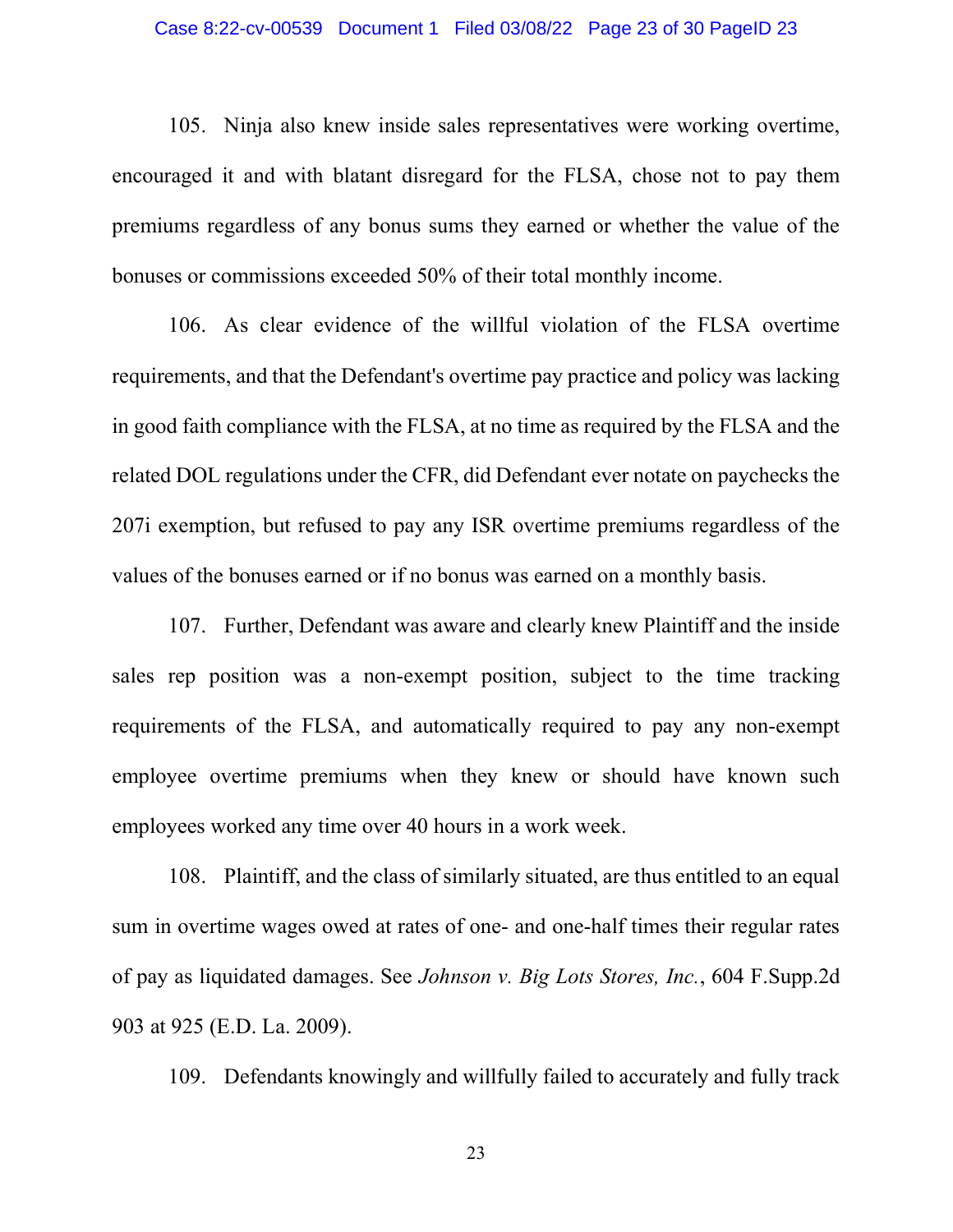#### Case 8:22-cv-00539 Document 1 Filed 03/08/22 Page 24 of 30 PageID 24

the hours worked by Plaintiff and the class of similarly situated employees in violation of the FLSA and 29 CFR Part 576.

110. Defendant encouraged inside sales representatives to work as many hours as they could to meet or exceed sales goals as long as they did not report more than 40 hours without prior approval, but meanwhile had direct or constructive knowledge of inside sales representatives working overtime hours and more hours than reported on their time sheets.

111. The FLSA required Defendant to pay the overtime wages when they know employees "worked" over 40 hours in any work week and does not permit an employer to escape or nullify its overtime pay obligations by placing the duty on the employee to formally submit the hours and make a claim for overtime pay.

112. Regardless, the entire company policies and procedures related to work hours are oppressive, misleading, and intended to discourage and prevent inside sales representatives from ever making a request or claim for overtime pay due to fear and intimidation of being terminated from employment.

113. Defendant made clear to the inside sales representatives that they were not going to be paid overtime wages and that requesting such was going to subject them to heightened scrutiny, discipline and potentially termination of employment.

114. Defendant has failed to make, keep, and preserve accurate time records with respect to each of its employees sufficient to determine their wages, hours, and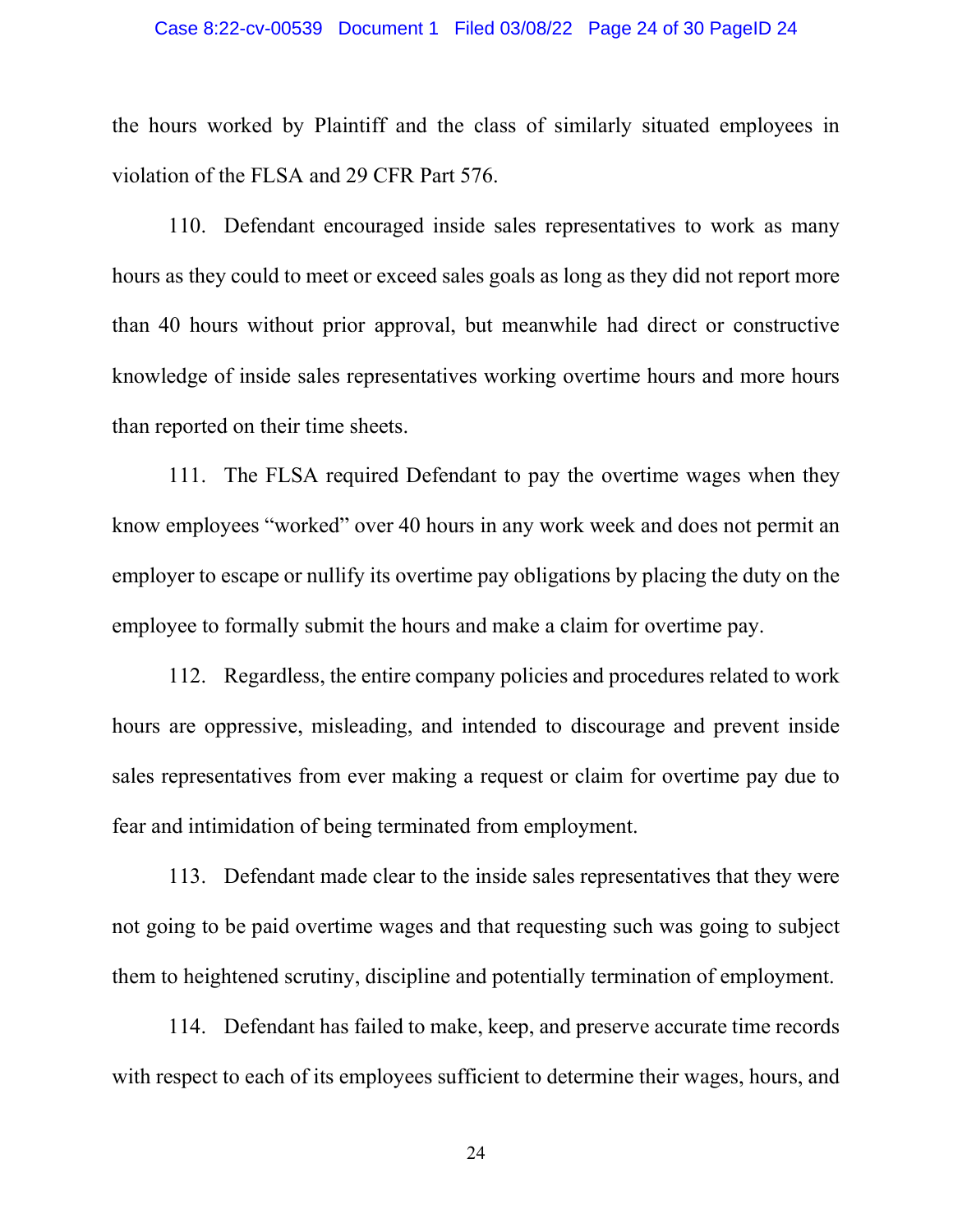other conditions of employment in violation of the FLSA 29 USC 201 et seq., including 29 USC Sec.  $211(c)$  and  $215(a)$ .

115. Here, Plaintiff and the inside sales representatives are not technically working "off the clock" as Defendants never had any time clock.

116. Defendant was well aware that in order to meet quotas and goals, inside sales representatives would have to routinely work overtime hours, and that the inside sales rep position was simply not a 40 hour per week job.

117. To summarize, Ninja has willfully and lacking in good faith, violated the FLSA by failing to pay overtime premiums to ISR.

118. As a result of Ninja's willful violations of the FLSA, Plaintiff and the proposed putative class of similarly situated have suffered economic damages by their willful failure to pay overtime compensation in accordance with FLSA §207 and their created and maintained unlawful pay practices.

119. Due to Ninja's willful violations of the FLSA, a three-year statute of limitations applies to the FLSA violations pursuant to 29 U.S.C.  $\S 255(a)$ .

120. As a result of Ninja's unlawful acts and pay practices complained of herein, Plaintiff and all other similarly situated present and former employees working as inside sales representatives under various job titles, have been deprived of overtime compensation in amounts to be determined at trial; and are entitled to recovery of such amounts, liquidated damages in amount equal to the overtime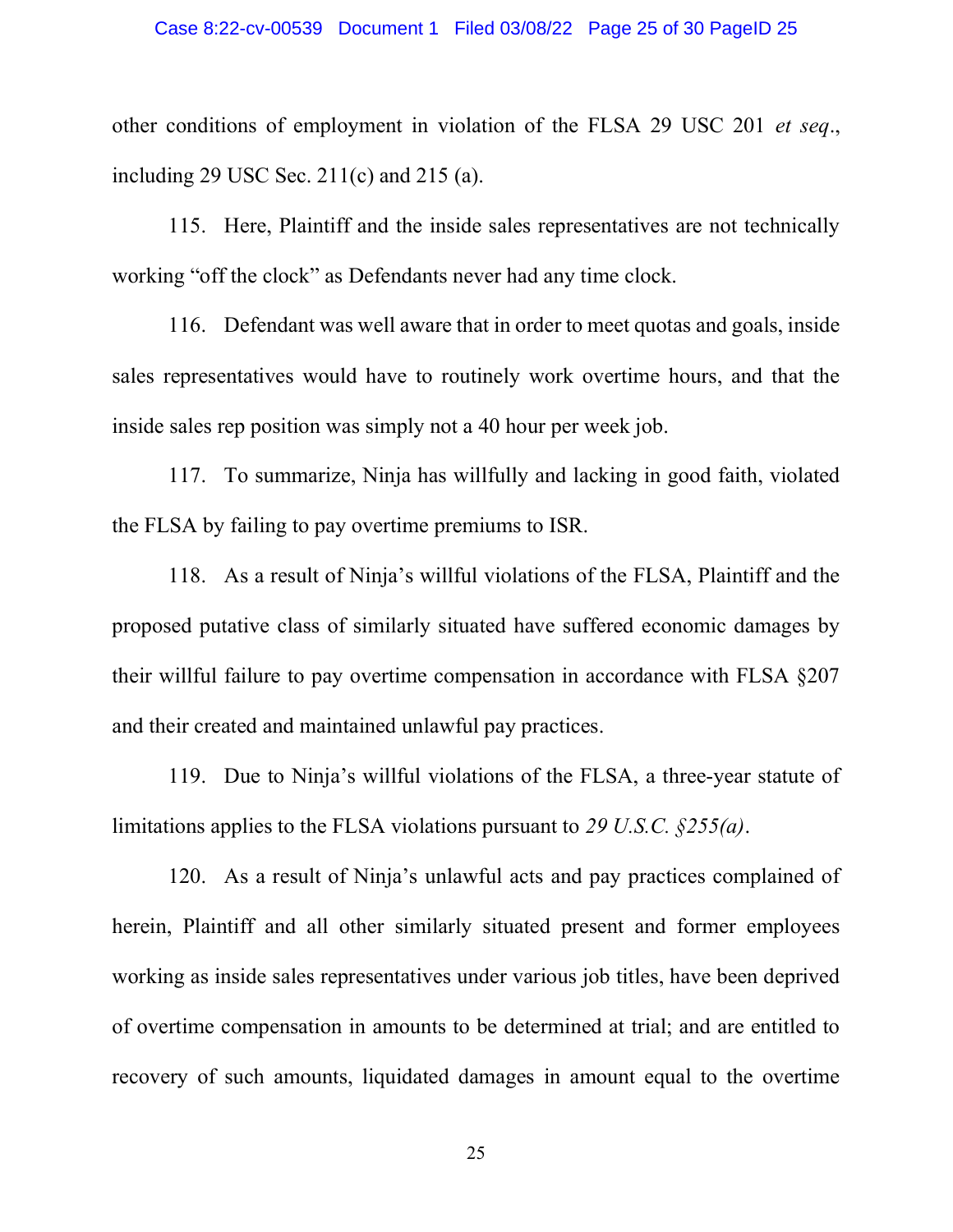wages due, prejudgment interest, attorneys' fees, costs and other compensation pursuant to 29 U.S.C.  $\frac{216}{b}$ , as well as injunctive relief pursuant to 29 U.S.C. §217.

## COUNT II

# FAILURE TO MAINTAIN TRUE & ACCURATE RECORDS OF HOURS WORKED IN VIOLATION OF 29 CFR PART 516 AND THE FLSA

121. Plaintiff adopts and re-alleges the foregoing paragraphs 1 through 95 as if fully asserted herein.

122. All employers subject to the FLSA must maintain and preserve certain records describing the wages, hours and working conditions of their employees.

123. Evidence reflecting the precise number of overtime hours worked by Plaintiff and every member of the Class, as well as the applicable compensation rates, is in the possession of Defendants.

124. However, and to the extent records are unavailable, Plaintiff and members of the Class may establish the hours they worked solely by their testimony and the burden of overcoming such testimony shifts to the employer. Anderson v. Mt. Clemens Pottery Co., 328 U.S. 680 (1946).

125. With respect to an employee subject to the FLSA provisions, the following records must be kept: Personal information, including employee's name, home address, occupation, sex, and birth date if under nineteen (19) years of age; Hour and day when workweek begins; Regular hourly pay rate for any week when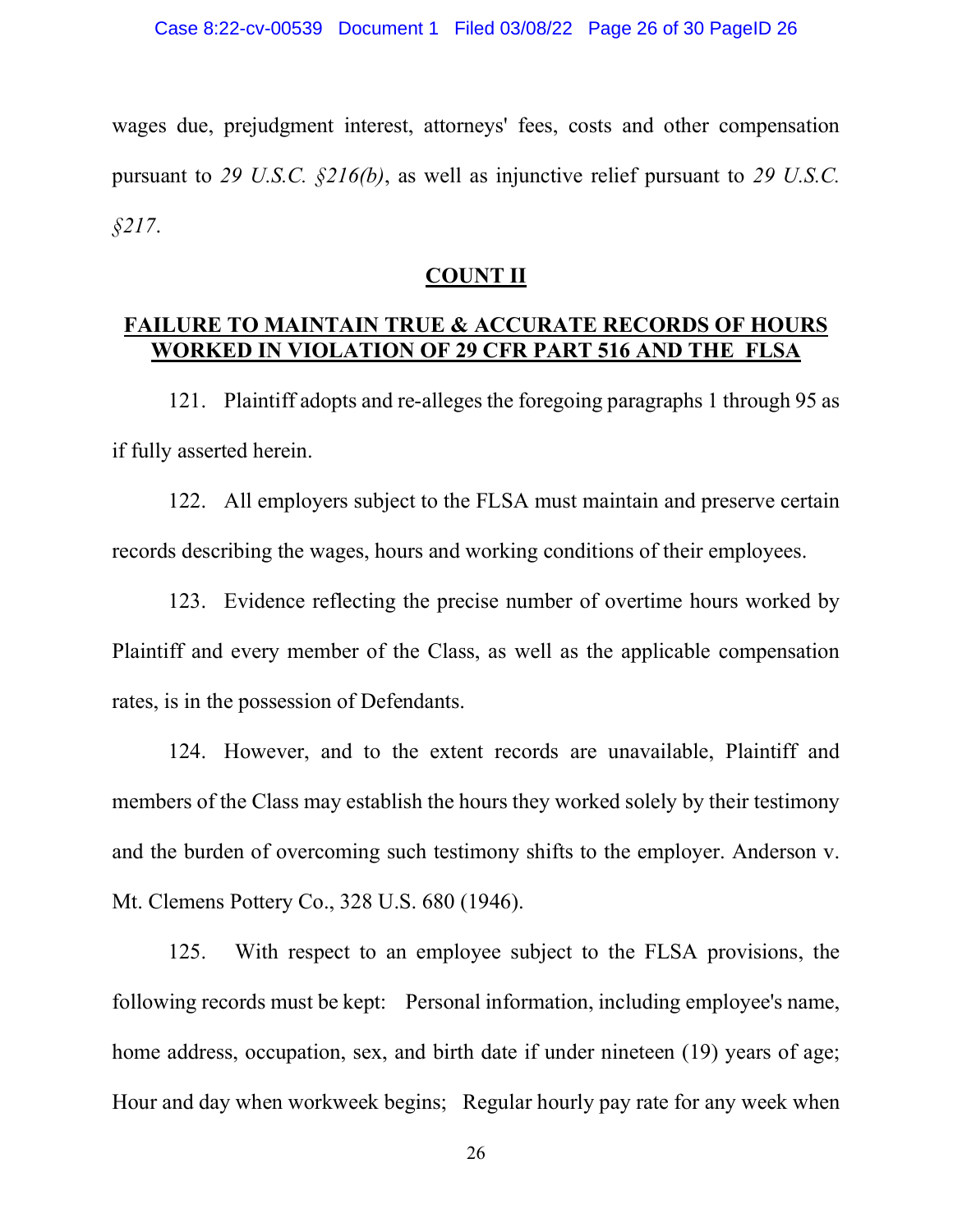#### Case 8:22-cv-00539 Document 1 Filed 03/08/22 Page 27 of 30 PageID 27

overtime is worked; Total hours worked each workday and each workweek; Total daily or weekly straight-time earnings; Total overtime pay for the workweek; Deductions from or additions to wages; Total wages paid each pay period; and Date of payment and pay period covered

126. Failure to comply with the recordkeeping requirements is a violation of the FLSA for which criminal or civil sanctions may be imposed, whether or not other statutory violations exist. See, 29 U.S.C. §215(a)(5); See also, Dunlop v. Gray-Goto, Inc., 528 F.2d 792 (10th Cir. 1976).

127. Accurate records are not only required for regulatory purposes, they are critical to an employer's defense of claims that it violated the FLSA. An employer that fails to maintain the required records cannot avoid liability in a wagehour case through argument that there is insufficient evidence of the claimed hours worked. See Wirtz v. First State Abstract Ins. Co., 362 F.2d 83 (8th Cir. 1966); Boekemeier v. Fourth Universalist Soc'y, 86 F. Supp. 2d 280 (S.D.N.Y. 2000).

128. An employer's failure to maintain records may create a presumption in the aggrieved employee's favor. See Myers v. The Copper Cellar Corp., 192 F.3d 546, 551 n.9 (7th Cir. 1999), citing Anderson v. Mt. Clemens Pottery Co., 328 U.S. 680 (1946).

129. Defendant has failed to accurately record, track, and report the Plaintiff's work hours, and for the Class of similarly situated members' time and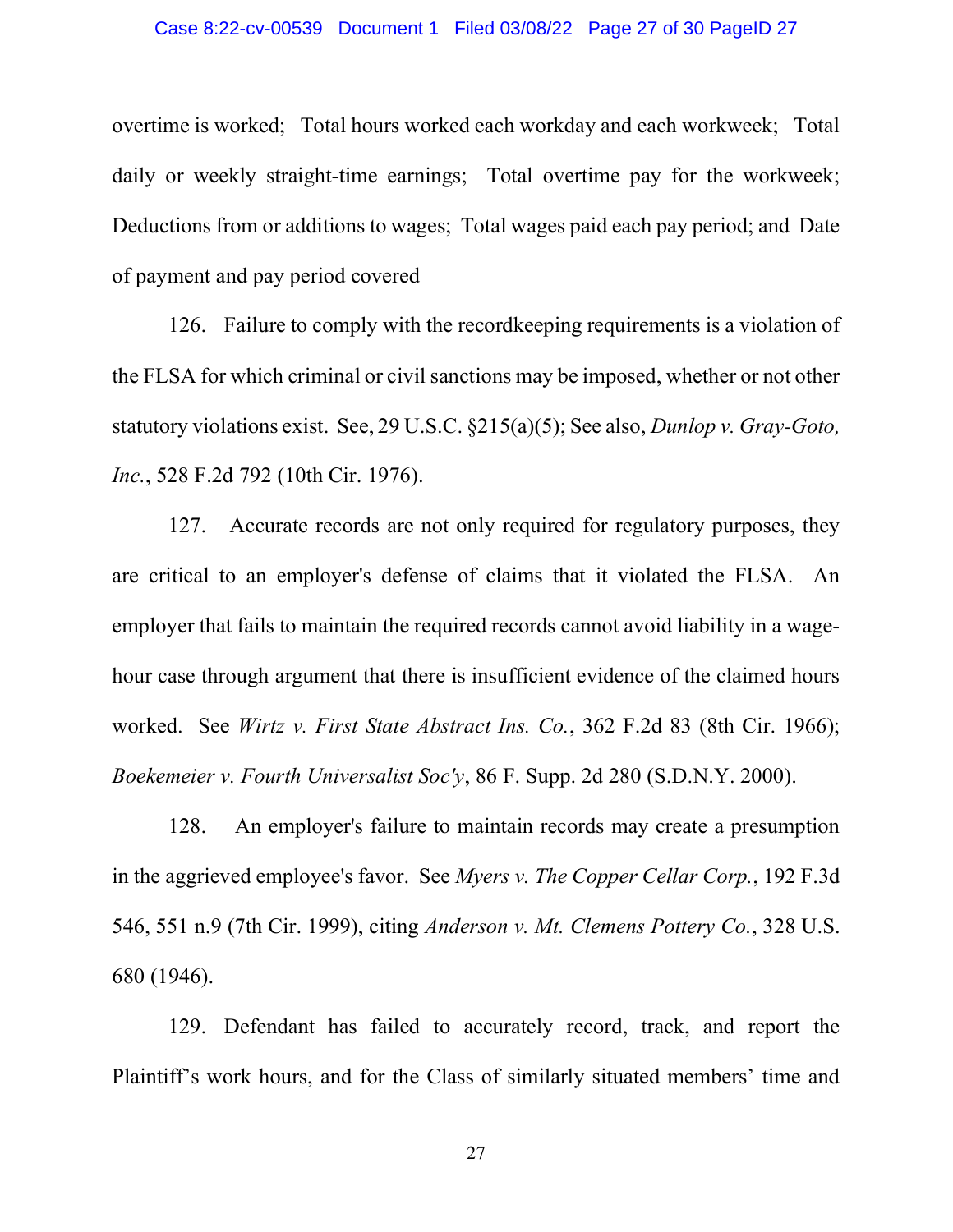work hours as required under the FLSA.

130. Defendant has failed to make, keep, and preserve records, with respect to each of its employees records sufficient to determine the wages, hours and other conditions and practices of employment in violation of 29 CFR §516.2 and 29 U.S.C. §§211, 216 and related laws.

131. Defendant's time records should be declared inaccurate, unreliable, and excluded from consideration by this Court, and Defendant should then have to prove the actual hours worked pursuant to Anderson v. Mt. Clemens Pottery Inc.

132. Even assuming arguendo Defendant was relying upon the 207i Retail Exemption, Defendant's pay practices failed to record and make a notation during any workweeks and pay periods on any pay records that it was applying the 207i exemption.

WHEREFORE, Plaintiff, individually, and on behalf of all other similarly situated past and present inside sales representatives who worked for Defendant in the 3 years preceding the filing of this complaint to the present, seek the following relief:

- a. Designation of this action as a collective action.
- b. That Plaintiff be authorized to give notice of this collective action, or that this Court issue such notice at the earliest possible time; to all past and present inside sales representatives employed by Ninja at any time during the three (3) year period immediately preceding the filing of this suit, through and including the date of this Court's issuance of the Court Supervised Notice for each respective class;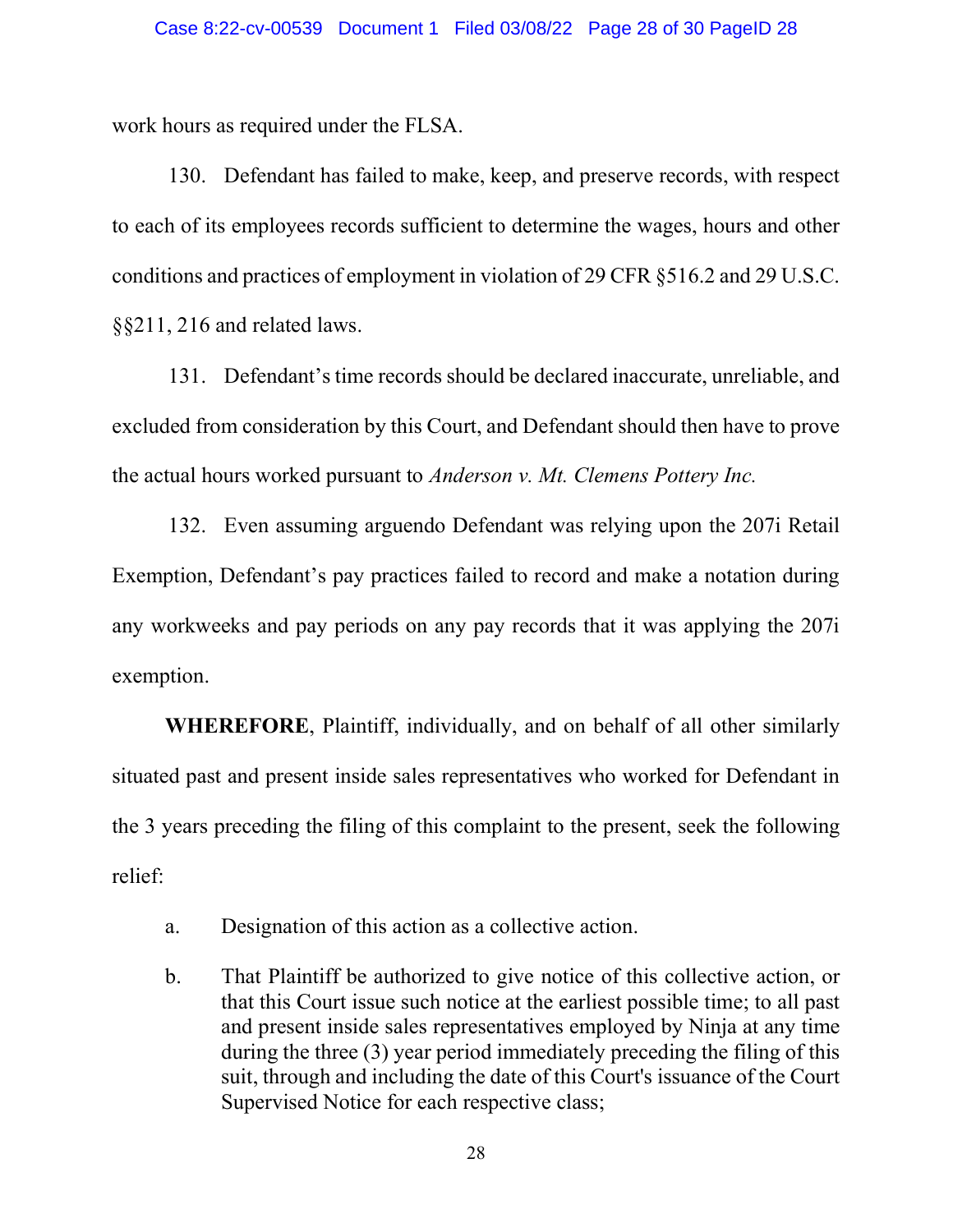- c. Designate the Named Plaintiff as Representatives of the Collective or Class for purposes of engaging in mediation, with the authority to execute any Collective Class settlement agreement the parties might reach, which is subject to Court's approval before making any such agreement binding.
- d. That all past and present inside sales representatives be informed of the nature of this collective action, and similarly situated employee's right to join this lawsuit if they believe that they were or are misclassified as an exempt employee;
- e. That the Court find and declare Defendant in violation of the overtime compensation provisions of the FLSA;
- f. That the Court find and declare Defendant's violations of the FLSA were and are willful;
- g. That the Court enjoin Defendant, Pursuant to 29 U.S.C.  $\S$  217, from withholding future payment of overtime compensation owed to members of the Plaintiff Class;
- h. That the Court award to Plaintiff and the Plaintiff Class, comprised of all similarly situated employees, overtime compensation at a rate of one and one half time their regular rates of pay, including the value of all compensation earned, for previous hours worked in excess of forty (40) for any given week during the past three years AND liquidated damages of an equal amount of the overtime compensation, in addition to penalties and interest on said award pursuant to FLSA §216 and all other related economic losses;
- i. That the Court award Plaintiff and all other persons who opt into this action, recovery of their reasonable attorneys' fees and costs and expenses of litigation pursuant to FLSA § 216, including expert fees;
- j. That the Court award Plaintiff a Class Representative service fee award for the justice they sought out for so many and their services in this case as representatives for the putative class and to their counsel;
- k. That the Court issue in order of judgment under 29 U.S.C 216-17, 28